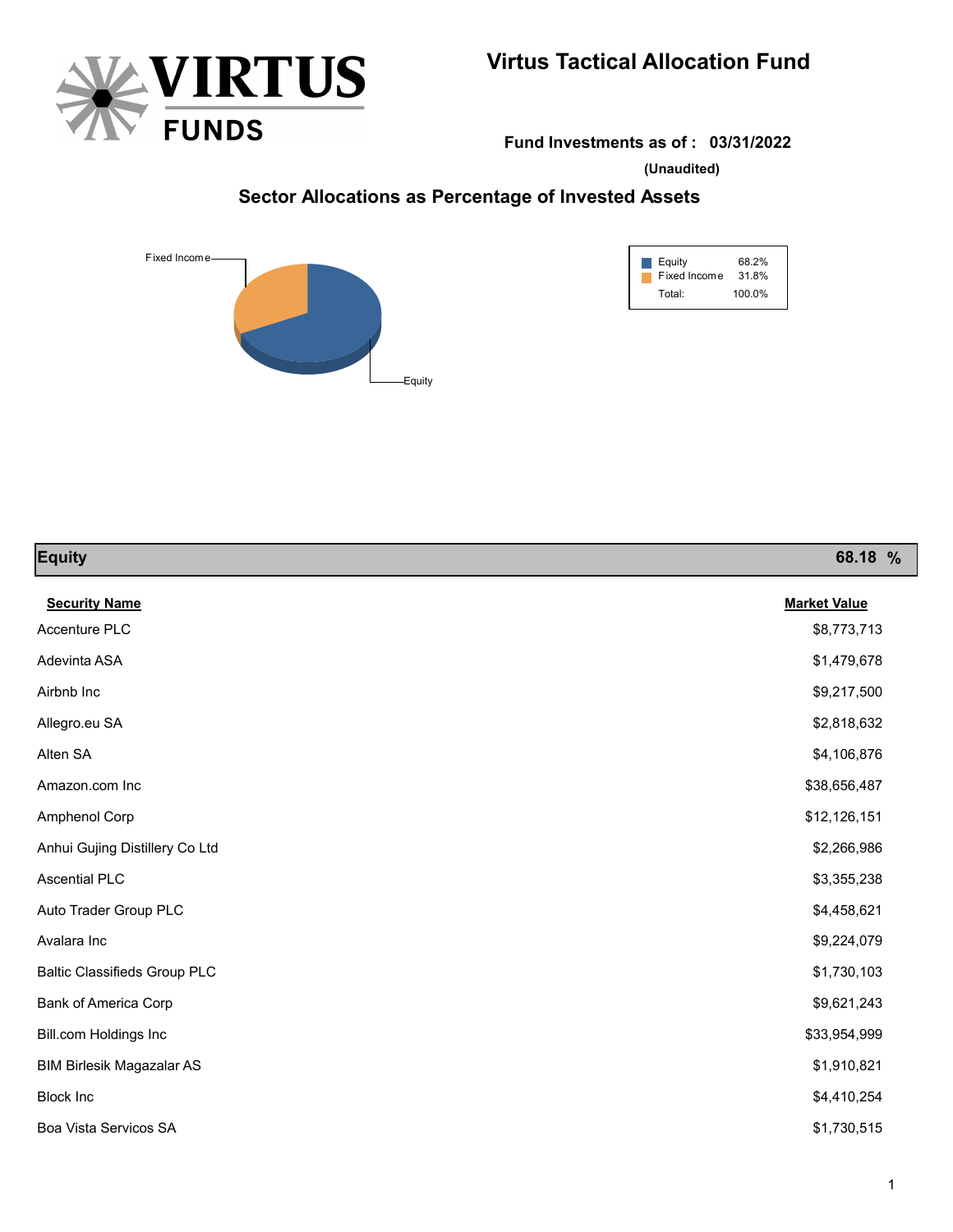| <b>Bouvet ASA</b>                    | \$3,030,564  |
|--------------------------------------|--------------|
| <b>Brockhaus Technologies AG</b>     | \$1,144,568  |
| CAE Inc                              | \$4,035,153  |
| CME Group Inc                        | \$6,694,808  |
| Corp Moctezuma SAB de CV             | \$1,981,082  |
| CoStar Group Inc                     | \$7,356,408  |
| Danaher Corp                         | \$11,410,537 |
| Dayamitra Telekomunikasi PT          | \$2,342,002  |
| DocuSign Inc                         | \$3,706,888  |
| Duck Creek Technologies Inc          | \$4,875,624  |
| Ecolab Inc                           | \$4,656,240  |
| Enento Group Oyj                     | \$1,614,246  |
| Equifax Inc                          | \$6,596,833  |
| Estee Lauder Cos Inc/The             | \$4,807,810  |
| Fair Isaac Corp                      | \$5,471,109  |
| FDM Group Holdings PLC               | \$1,919,042  |
| Fineos Corp Ltd                      | \$1,534,102  |
| Frontera Energy Corp                 | \$20,771     |
| Gruppo MutuiOnline SpA               | \$2,306,393  |
| Haitian International Holdings Ltd   | \$4,296,490  |
| Hargreaves Lansdown PLC              | \$2,199,761  |
| Haw Par Corp Ltd                     | \$2,946,145  |
| HeadHunter Group PLC                 | \$116        |
| HealthEquity Inc                     | \$2,942,340  |
| Heineken Malaysia Bhd                | \$2,721,393  |
| Home Depot Inc/The                   | \$6,121,299  |
| Howden Joinery Group PLC             | \$1,263,896  |
| Infrastrutture Wireless Italiane SpA | \$3,189,510  |
| Kaspi.KZ JSC                         | \$1,190,269  |
| Knorr-Bremse AG                      | \$3,407,175  |
| Marel HF                             | \$4,063,729  |
| MarketAxess Holdings Inc             | \$5,415,304  |
| Marriott International Inc/MD        | \$8,942,160  |
| Max Stock Ltd                        | \$1,523,466  |
| McCormick & Co Inc/MD                | \$6,444,685  |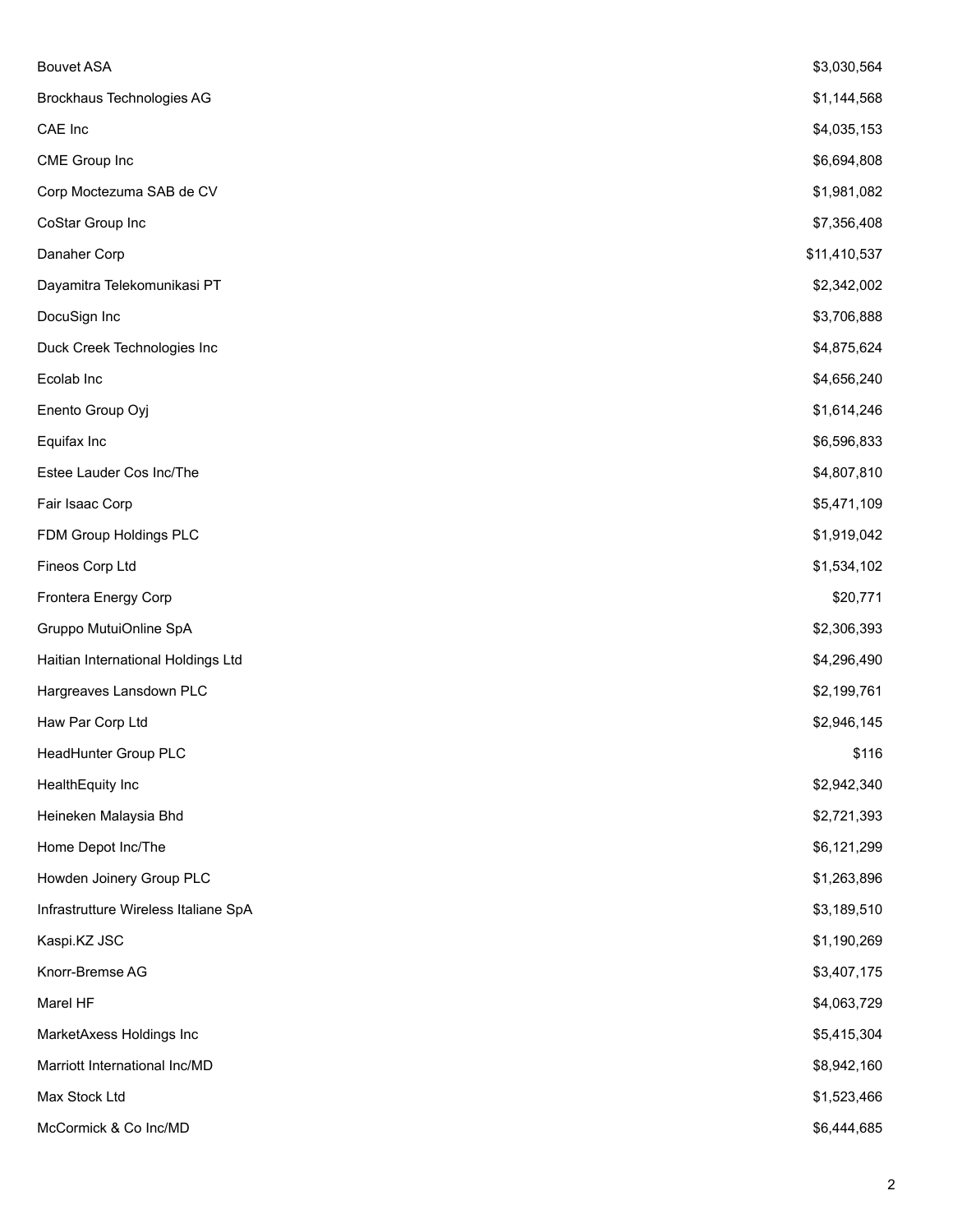| Meitec Corp                         | \$2,589,404  |
|-------------------------------------|--------------|
| MercadoLibre Inc                    | \$9,256,533  |
| Mercari Inc                         | \$3,471,987  |
| Meta Platforms Inc                  | \$5,287,943  |
| Moneysupermarket.com Group PLC      | \$1,742,635  |
| MongoDB Inc                         | \$6,835,722  |
| Monster Beverage Corp               | \$5,692,156  |
| Mortgage Advice Bureau Holdings Ltd | \$2,807,301  |
| MTU Aero Engines AG                 | \$4,111,927  |
| Nakanishi Inc                       | \$1,491,767  |
| Netflix Inc                         | \$10,901,693 |
| New Work SE                         | \$2,760,361  |
| NIKE Inc                            | \$11,886,223 |
| Nordnet AB publ                     | \$2,862,209  |
| <b>NVIDIA Corp</b>                  | \$38,388,673 |
| Pason Systems Inc                   | \$3,264,460  |
| Paycom Software Inc                 | \$15,513,321 |
| Procter & Gamble Co/The             | \$7,262,890  |
| Progressive Corp/The                | \$5,281,727  |
| Rightmove PLC                       | \$5,798,043  |
| Roper Technologies Inc              | \$8,500,612  |
| Ross Stores Inc                     | \$5,179,740  |
| Rotork PLC                          | \$1,328,619  |
| S-1 Corp                            | \$4,262,594  |
| Sabre Insurance Group PLC           | \$2,754,862  |
| Snowflake Inc                       | \$5,319,482  |
| Trade Desk Inc/The                  | \$10,233,488 |
| Uber Technologies Inc               | \$6,615,750  |
| Vasta Platform Ltd                  | \$1,117,276  |
| Visa Inc                            | \$20,672,069 |
| <b>VNV Global AB</b>                | \$900,721    |
| VNV Global AB                       | \$37,547     |
| Workday Inc                         | \$11,063,770 |
| Zoetis Inc                          | \$13,206,769 |
| ZoomInfo Technologies Inc           | \$5,074,017  |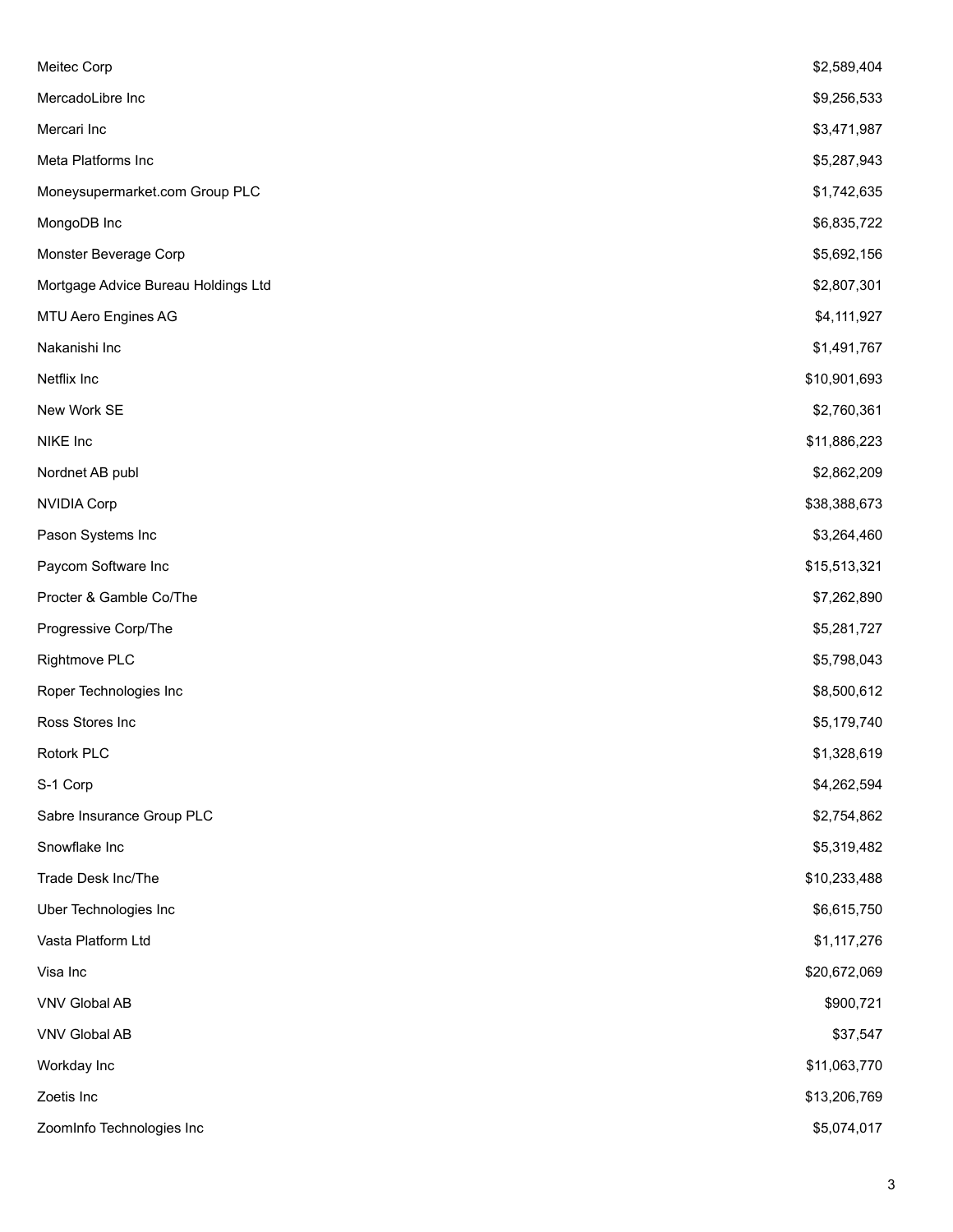|                                                                                                 | <b>Equity Total Market Value:</b> | \$525,488,099       |
|-------------------------------------------------------------------------------------------------|-----------------------------------|---------------------|
| <b>Fixed Income</b>                                                                             |                                   | 31.82 %             |
| <b>Security Name</b>                                                                            |                                   | <b>Market Value</b> |
| Agiliti Health Inc, Initial Term Loan, 01/04/2026                                               |                                   | \$162,923           |
| Air Canada, Term Loan, 08/11/2028                                                               |                                   | \$76,838            |
| Ajax Mortgage Loan Trust 2019-D, 2.9560%                                                        |                                   | \$455,002           |
| Ajax Mortgage Loan Trust 2021-A, 1.0650%                                                        |                                   | \$509,778           |
| Albertsons Cos Inc / Safeway Inc / New Albertsons LP / Albertsons LLC, 3.5000% 03/15/2029       |                                   | \$45,124            |
| Alliance Laundry Systems LLC, Initial Term B Loan, 10/08/2027                                   |                                   | \$494,836           |
| Alliance Resource Operating Partners LP / Alliance Resource Finance Corp, 7.5000% 05/01/2025    |                                   | \$403,988           |
| Alliant Energy Finance LLC, 3.6000% 03/01/2032                                                  |                                   | \$768,333           |
| Allstate Corp/The, 5.7500% 08/15/2053                                                           |                                   | \$562,175           |
| Ally Financial Inc, 4.7000% 08/15/2170                                                          |                                   | \$520,544           |
| American Builders & Contractors Supply Co Inc, 4.0000% 01/15/2028                               |                                   | \$566,807           |
| American Credit Acceptance Receivables Trust 2021-2, 0.9700% 07/13/2027                         |                                   | \$878,206           |
| American Homes 4 Rent 2014-SFR2 Trust, 4.7050% 10/01/2036                                       |                                   | \$1,055,414         |
| American Homes 4 Rent 2015-SFR1, 3.4670% 04/01/2052                                             |                                   | \$929,806           |
| American Homes 4 Rent 2015-SFR2 Trust, 4.6910% 10/01/2052                                       |                                   | \$340,148           |
| AmeriCredit Automobile Receivables Trust 2020-3, 1.0600% 08/18/2026                             |                                   | \$1,195,640         |
| Amgen Inc, 3.3500% 02/22/2032                                                                   |                                   | \$772,700           |
| AMSR 2020-SFR1 Trust, 2.1200% 04/01/2037                                                        |                                   | \$501,457           |
| AMSR 2020-SFR2 Trust, 2.5330% 07/01/2037                                                        |                                   | \$713,358           |
| AMSR 2020-SFR2 Trust, 3.2820% 07/01/2037                                                        |                                   | \$740,055           |
| Angel Oak Mortgage Trust 2020-4, 1.4690%                                                        |                                   | \$564,490           |
| Angel Oak SB Commercial Mortgage Trust 2020-SBC1, 2.0680%                                       |                                   | \$696,183           |
| Applied Systems Inc, 2021 Term Loan (Second Lien), 09/19/2025                                   |                                   | \$54,024            |
| Applied Systems Inc, Closing Date Term Loan (First Lien), 09/19/2024                            |                                   | \$391,237           |
| Aqua Finance Trust 2017-A, 3.7200% 11/15/2035                                                   |                                   | \$27,399            |
| Aqua Finance Trust 2019-A, 4.0100% 07/16/2040                                                   |                                   | \$705,252           |
| Aqua Finance Trust 2020-A, 2.7900% 07/17/2046                                                   |                                   | \$725,513           |
| Aramark Services Inc, 6.3750% 05/01/2025                                                        |                                   | \$261,765           |
| Aramark Services Inc, U.S. Term B-4 Loan, 01/15/2027                                            |                                   | \$91,191            |
| Arbys Funding LLC, 3.2370% 07/30/2050                                                           |                                   | \$779,830           |
| Ardagh Metal Packaging Finance USA LLC / Ardagh Metal Packaging Finance PLC, 4.0000% 09/01/2029 |                                   | \$180,230           |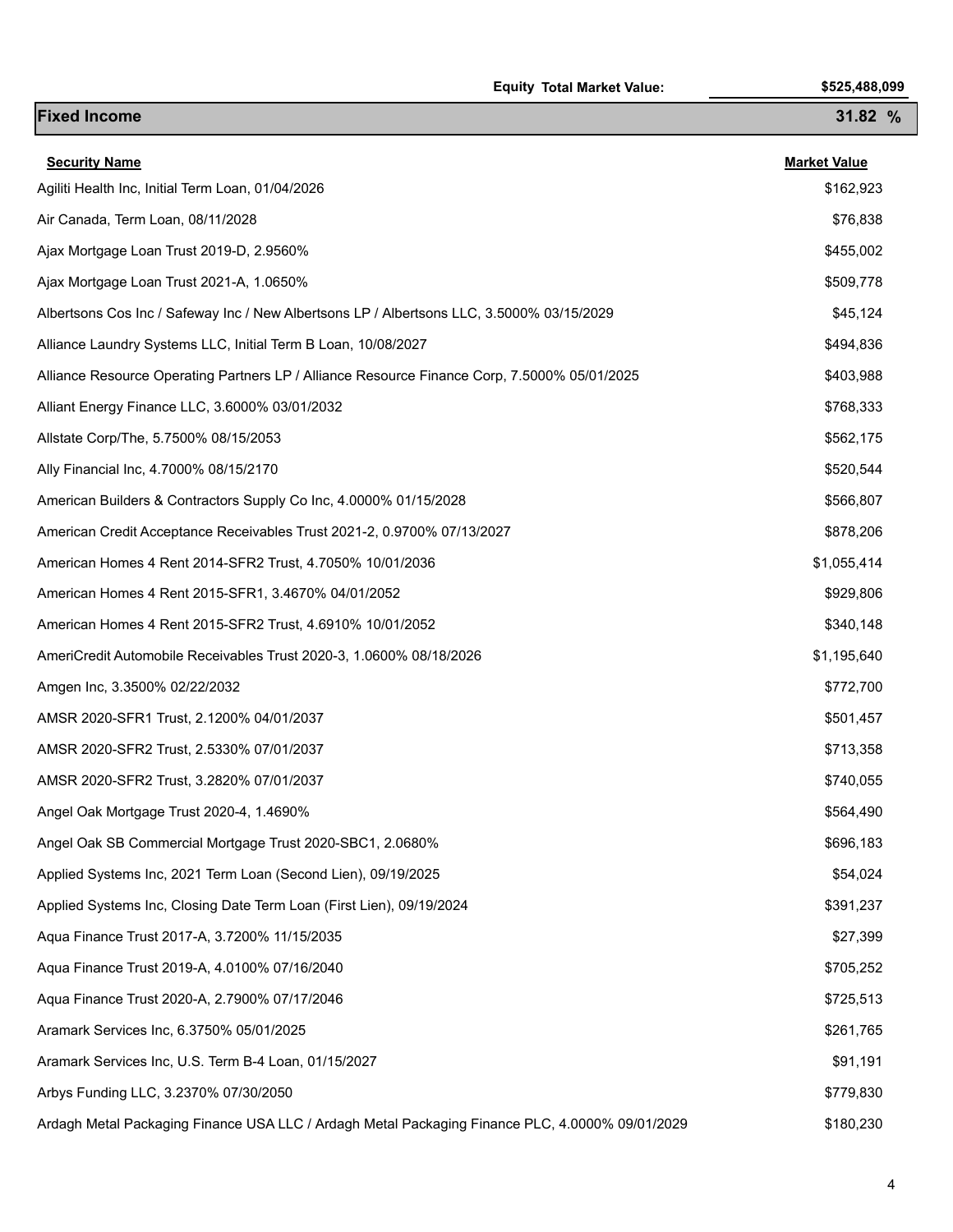| Ardagh Packaging Finance PLC / Ardagh Holdings USA Inc, 4.1250% 08/15/2026 | \$587,689   |
|----------------------------------------------------------------------------|-------------|
| Ares Finance Co LLC, 4.0000% 10/08/2024                                    | \$708,689   |
| Arroyo Mortgage Trust 2019-1, 3.8050%                                      | \$91,606    |
| Arroyo Mortgage Trust 2019-2, 3.3470%                                      | \$1,132,559 |
| Arroyo Mortgage Trust 2021-1R, 1.1750%                                     | \$865,095   |
| Arroyo Mortgage Trust 2022-1, 3.2690%                                      | \$643,178   |
| Ascot Group Ltd, 4.2500% 12/15/2030                                        | \$728,791   |
| Ashtead Capital Inc, 4.3750% 08/15/2027                                    | \$916,331   |
| Astoria Energy LLC, Term B Advance (2020), 12/10/2027                      | \$416,182   |
| Asurion LLC, New B-9 Term Loan, 07/31/2027                                 | \$276,759   |
| Avant Credit Card Master Trust, 1.3700% 04/15/2027                         | \$693,773   |
| Aviation Capital Group LLC, 3.5000% 11/01/2027                             | \$529,965   |
| Avolon Holdings Funding Ltd, 4.3750% 05/01/2026                            | \$557,376   |
| Bacardi Ltd, 4.7000% 05/15/2028                                            | \$540,953   |
| Banc of America Funding 2004-B Trust, 2.5046%                              | \$33,924    |
| Banc of America Funding 2005-1 Trust, 5.5000%                              | \$95,172    |
| Banco Mercantil del Norte SA/Grand Cayman, 6.6250% 01/24/2171              | \$571,950   |
| Bank of America Corp, 1.0850% 02/05/2026                                   | \$636,802   |
| Bank of America Corp, 2.4820% 09/21/2036                                   | \$644,829   |
| Bank of America Corp, 2.6870% 04/22/2032                                   | \$1,586,374 |
| Bank of New York Mellon Corp/The, 4.7000% 09/20/2170                       | \$727,040   |
| Bankers Healthcare Group Securitization Trust 2020-A, 2.5600% 09/17/2031   | \$246,722   |
| BAT Capital Corp, 4.9060% 04/02/2030                                       | \$726,184   |
| Bausch Health Americas Inc, First Incremental Term Loan, 11/27/2025        | \$91,669    |
| Bausch Health Americas Inc, Initial Term Loan, 06/02/2025                  | \$45,934    |
| Bausch Health Cos Inc, 5.7500% 08/15/2027                                  | \$172,436   |
| Baxter International Inc, 2.5390% 02/01/2032                               | \$762,471   |
| Bayview Opportunity Master Fund IVa Trust 2016-SPL1, 4.2500% 04/28/2055    | \$510,000   |
| Bayview Opportunity Master Fund IVa Trust 2017-SPL5, 4.0000% 06/28/2057    | \$96,656    |
| Bayview Opportunity Master Fund IVb Trust 2016-SPL2, 4.2500% 06/28/2053    | \$245,000   |
| BBCMS 2018-TALL Mortgage Trust, 1.1190%                                    | \$780,342   |
| BBVA Bancomer SA/Texas, 5.1250% 01/18/2033                                 | \$509,630   |
| Berry Global Inc, Term Z Loan, 07/01/2026                                  | \$549,748   |
| BHG Securitization Trust 2021-A, 1.4200% 11/17/2033                        | \$622,811   |
| Bio-Rad Laboratories Inc, 3.3000% 03/15/2027                               | \$369,946   |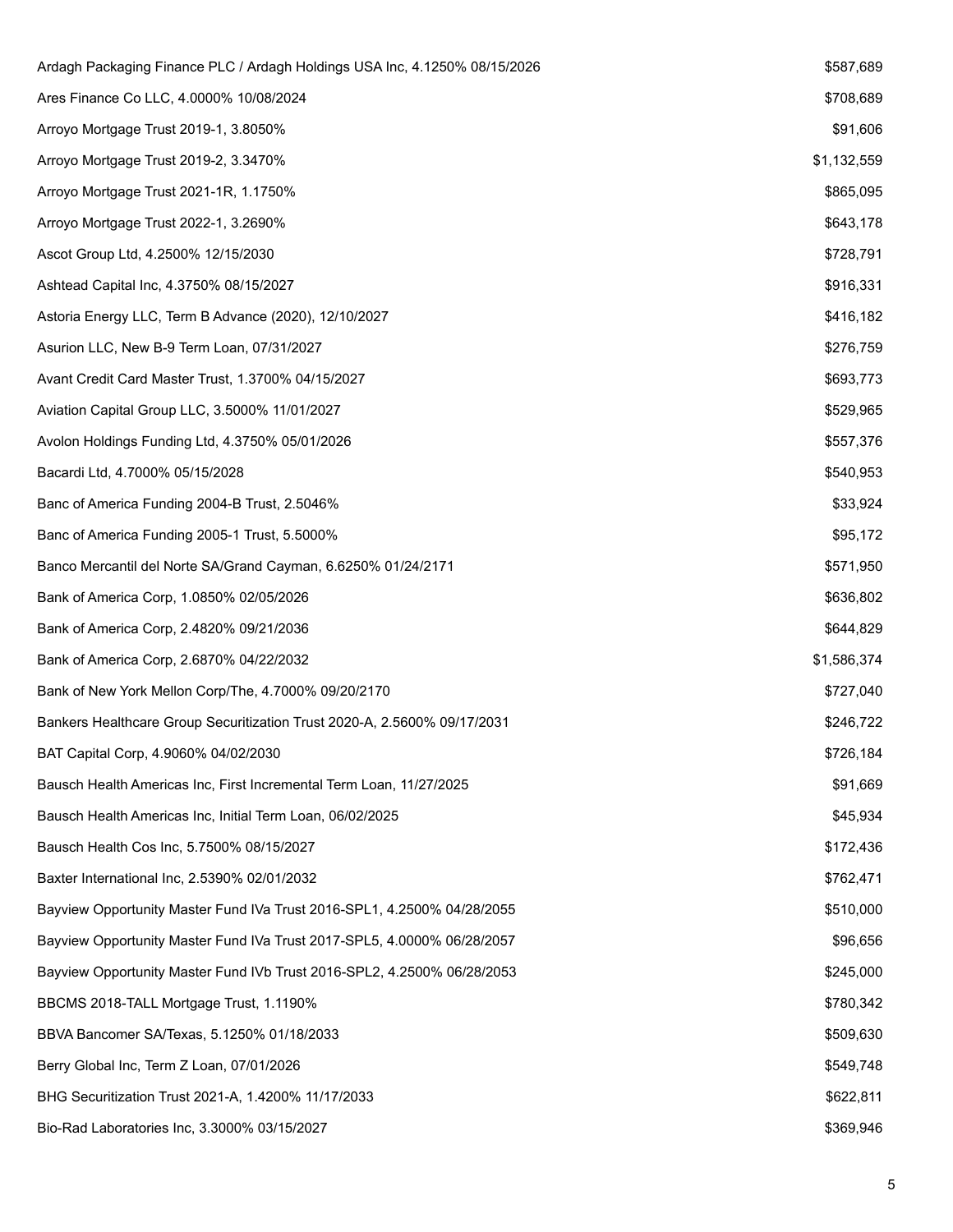| Bio-Rad Laboratories Inc, 3.7000% 03/15/2032                          | \$117,595   |
|-----------------------------------------------------------------------|-------------|
| Blackhawk Network Holdings Inc, Term Loan (First Lien), 06/15/2025    | \$565,463   |
| Blackstone Private Credit Fund, 2.6250% 12/15/2026                    | \$281,688   |
| Blue Owl Finance LLC, 3.1250% 06/10/2031                              | \$353,226   |
| BlueLinx Holdings Inc, 6.0000% 11/15/2029                             | \$474,300   |
| Boardwalk Pipelines LP, 4.9500% 12/15/2024                            | \$568,013   |
| Boxer Parent Co Inc, 2021 Replacement Dollar Term Loan, 10/02/2025    | \$542,854   |
| BPR Trust 2021-KEN, 1.6470%                                           | \$913,574   |
| BRAVO Residential Funding Trust 2021-A, 1.9910%                       | \$380,087   |
| Brighthouse Financial Inc, 5.6250% 05/15/2030                         | \$710,345   |
| British Airways 2021-1 Class A Pass Through Trust, 2.9000% 03/15/2035 | \$560,093   |
| Broadcom Inc, 3.1870% 11/15/2036                                      | \$32,987    |
| Broadcom Inc, 4.1500% 11/15/2030                                      | \$721,604   |
| Brookfield Finance Inc, 2.7240% 04/15/2031                            | \$1,107,388 |
| Brookfield WEC Holdings Inc, Refinancing No 2 Term Loan, 08/01/2025   | \$605,462   |
| Broward County FL Water & Sewer Utility Revenue, 4.0000% 10/01/2047   | \$2,283,143 |
| Brown Group Holding LLC, Initial Term Loan, 06/07/2028                | \$572,151   |
| Brunswick Corp/DE, 2.4000% 08/18/2031                                 | \$454,790   |
| Burford Capital Global Finance LLC, 6.2500% 04/15/2028                | \$203,040   |
| BX Commercial Mortgage Trust 2022-LP2, 2.2658%                        | \$259,023   |
| BX Trust 2019-OC11, 4.0755%                                           | \$1,279,644 |
| Cable Onda SA, 4.5000% 01/30/2030                                     | \$448,730   |
| Caesars Resort Collection LLC, Term B Loan, 12/23/2024                | \$605,247   |
| CAFL 2021-RTL1 Issuer LLC, 2.2390%                                    | \$274,383   |
| Cajun Global LLC, 3.9310% 11/20/2051                                  | \$404,014   |
| Capital One Financial Corp, 2.3590% 07/29/2032                        | \$493,041   |
| Carriage Services Inc, 4.2500% 05/15/2029                             | \$172,313   |
| Carvana Auto Receivables Trust 2019-2, 3.2800% 01/15/2025             | \$663,126   |
| Carvana Auto Receivables Trust 2019-3, 3.0400% 04/15/2025             | \$575,755   |
| Carvana Auto Receivables Trust 2020-P1, 0.9200% 11/09/2026            | \$727,982   |
| Carvana Auto Receivables Trust 2021-N3, 1.5800% 06/12/2028            | \$555,169   |
| Cascade MH Asset Trust 2021-MH1, 1.7530%                              | \$1,090,950 |
| CCC Intelligent Solutions Inc, Initial Term Loan, 09/21/2028          | \$424,207   |
| CCO Holdings LLC / CCO Holdings Capital Corp, 4.7500% 03/01/2030      | \$244,861   |
| CDW LLC / CDW Finance Corp, 3.5690% 12/01/2031                        | \$568,840   |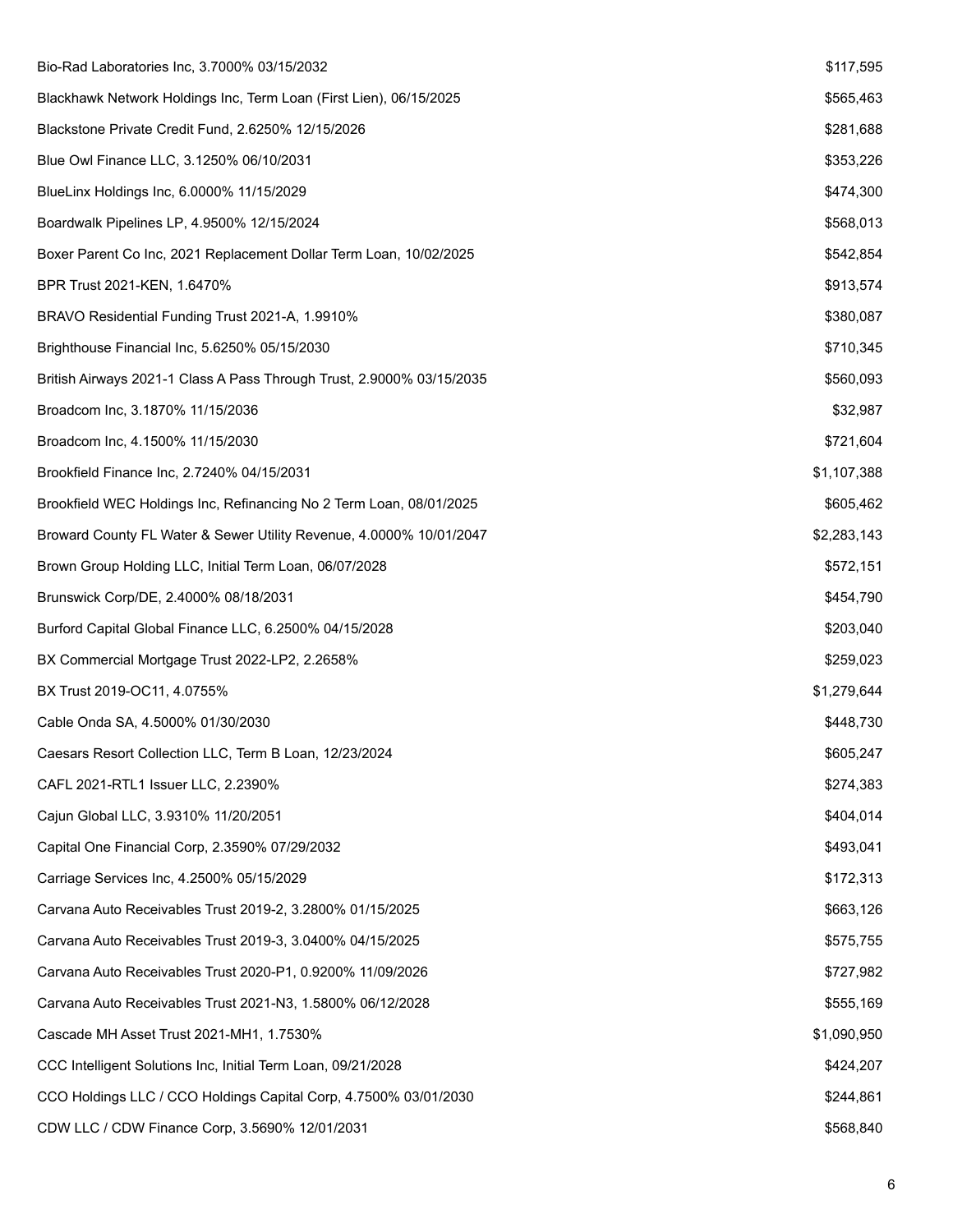| Central American Bottling Corp / CBC Bottling Holdco SL / Beliv Holdco SL, 5.2500% 04/27/2029 | \$223,875 |
|-----------------------------------------------------------------------------------------------|-----------|
| CF Hippolyta LLC, 1.6900% 07/15/2060                                                          | \$369,678 |
| Chariot Buyer LLC, Initial Term Loan (First Lien), 11/03/2028                                 | \$177,601 |
| Charles Schwab Corp/The, 4.0000% 03/01/2170                                                   | \$696,043 |
| Chase Mortgage Finance Corp, 3.7500%                                                          | \$177,107 |
| Chase Mortgage Finance Corp, 3.7500%                                                          | \$384,575 |
| Chemours Co/The, 5.7500% 11/15/2028                                                           | \$369,216 |
| CHG PPC Parent LLC, Term Loan, 12/08/2028                                                     | \$151,125 |
| CHL Mortgage Pass-Through Trust 2004-6, 2.0718%                                               | \$122,259 |
| CIG Auto Receivables Trust 2020-1, 4.4300% 02/12/2027                                         | \$545,066 |
| CIM Trust 2021-NR4, 2.8160%                                                                   | \$466,375 |
| Citadel LP, 4.8750% 01/15/2027                                                                | \$557,486 |
| CITGO Petroleum Corp, 2019 Incremental Term B Loan, 03/28/2024                                | \$255,202 |
| Citigroup Inc, 1.3300% 02/24/2028                                                             | \$340,019 |
| Citigroup Inc, 2.2169% 07/01/2026                                                             | \$636,180 |
| Citigroup Mortgage Loan Trust Inc, 3.0000%                                                    | \$463,911 |
| Citrix Systems Inc, 3.3000% 03/01/2030                                                        | \$964,390 |
| City of Bristol VA, 4.2100% 01/01/2042                                                        | \$664,570 |
| City of San Antonio TX, 1.9630% 02/01/2033                                                    | \$476,926 |
| Cleveland-Cliffs Inc, 6.7500% 03/15/2026                                                      | \$598,500 |
| Coinbase Global Inc, 3.6250% 10/01/2031                                                       | \$443,300 |
| COLT 2020-RPL1 Trust, 1.3897%                                                                 | \$153,145 |
| COMM 2020-CBM Mortgage Trust, 3.0990%                                                         | \$471,377 |
| Consensus Cloud Solutions Inc, 6.0000% 10/15/2026                                             | \$49,625  |
| Consensus Cloud Solutions Inc, 6.5000% 10/15/2028                                             | \$74,525  |
| Cooper-Standard Automotive Inc, Additional Term B-1 Loan, 11/02/2023                          | \$450,744 |
| CoreVest American Finance 2018-2 Trust, 4.0260% 11/01/2052                                    | \$316,230 |
| Corevest American Finance 2019-3 Trust, 3.2650% 10/01/2052                                    | \$272,984 |
| Corevest American Finance 2020-1 Trust, 1.8320% 03/01/2050                                    | \$422,427 |
| CoreVest American Finance 2020-3 Trust, 1.3580% 08/01/2053                                    | \$528,314 |
| Corevest American Finance 2020-4 Trust, 1.1740% 12/01/2052                                    | \$511,275 |
| CPG International LLC, New Term Loan, 05/06/2024                                              | \$496,142 |
| CPS Auto Receivables Trust 2020-C, 1.7100% 08/17/2026                                         | \$538,685 |
| Credit Acceptance Auto Loan Trust 2020-3, 1.7700% 12/17/2029                                  | \$537,388 |
| CrownRock LP / CrownRock Finance Inc, 5.0000% 05/01/2029                                      | \$265,000 |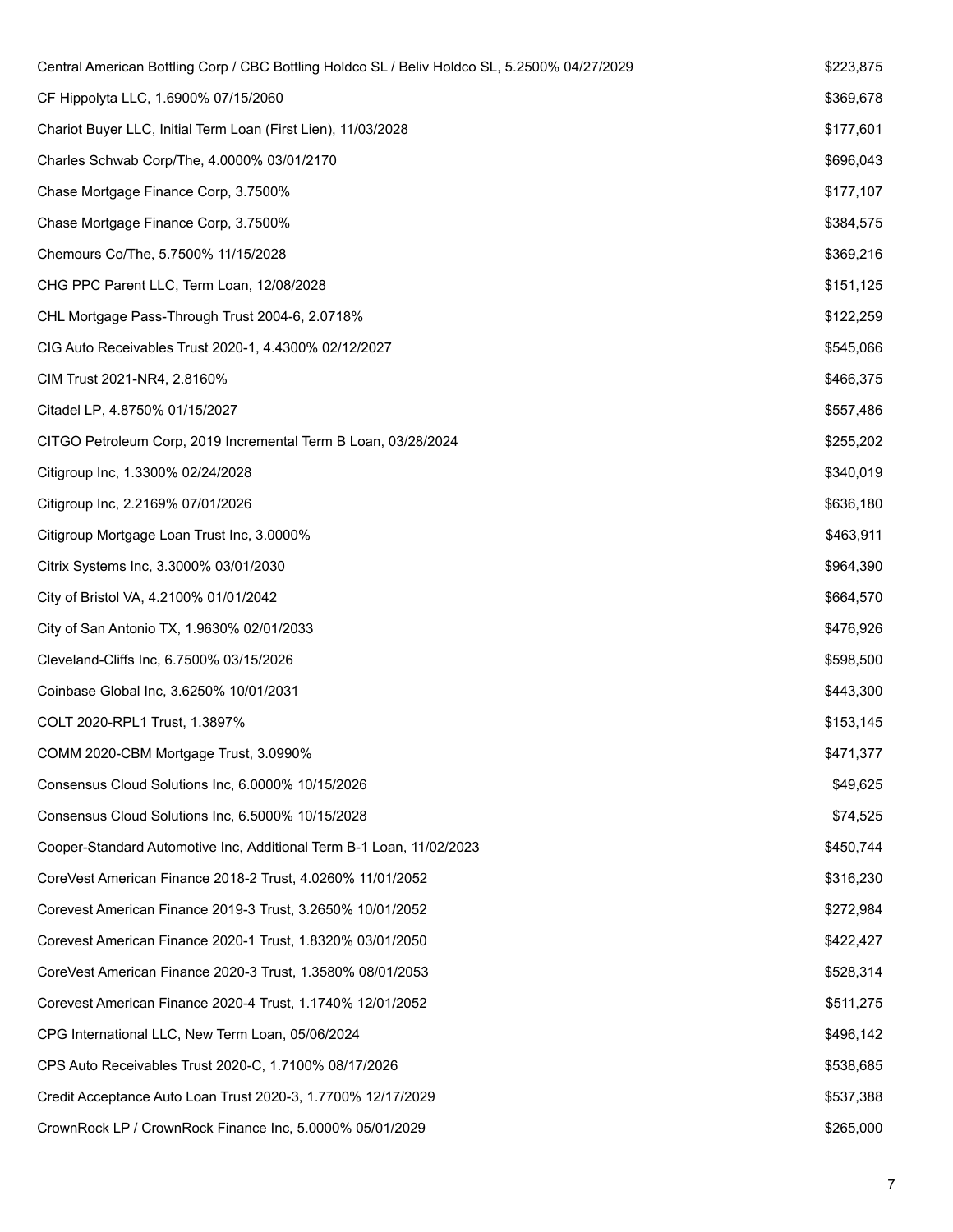| CrownRock LP / CrownRock Finance Inc, 5.6250% 10/15/2025                                            | \$310,867 |
|-----------------------------------------------------------------------------------------------------|-----------|
| CSMC 2017-RPL1 Trust, 2.7500%                                                                       | \$472,787 |
| CSMC 2020-NQM1 Trust, 1.2080%                                                                       | \$105,538 |
| CSMC 2020-RPL4 Trust, 2.0000%                                                                       | \$330,392 |
| Csmc 2021-Nqm1, 0.8090%                                                                             | \$170,886 |
| Csmc 2021-Nqm2, 1.1790%                                                                             | \$445,398 |
| CSMC Trust 2014-IVR2, 3.8199%                                                                       | \$10,313  |
| DCP Midstream Operating LP, 3.2500% 02/15/2032                                                      | \$193,500 |
| Dell International LLC / EMC Corp, 8.1000% 07/15/2036                                               | \$149,909 |
| Diamond Resorts Owner Trust 2021-1, 1.5100% 11/21/2033                                              | \$358,912 |
| Dick's Sporting Goods Inc, 3.1500% 01/15/2032                                                       | \$445,529 |
| Directv Financing LLC, Closing Date Term Loan, 08/02/2027                                           | \$248,580 |
| Dominican Republic International Bond, 6.0000% 02/22/2033                                           | \$795,448 |
| Dominion Mortgage Trust 2021-RTL1, 2.4870%                                                          | \$873,471 |
| Doric Nimrod Air Alpha 2013-1 Class A Pass Through Trust, 5.2500% 05/30/2023                        | \$39,816  |
| Drawbridge Special Opportunities Fund LP / Drawbridge Special Opportunities Fin, 3.8750% 02/15/2026 | \$745,254 |
| Drive Auto Receivables Trust 2019-4, 2.5100% 11/17/2025                                             | \$295,022 |
| DT Midstream Inc, 4.1250% 06/15/2029                                                                | \$354,758 |
| Dun & Bradstreet Corp/The, 2022 Incremental Term B-2 Loan, 01/18/2029                               | \$29,700  |
| Dun & Bradstreet Corp/The, Term Loan B, 02/06/2026                                                  | \$724,487 |
| Ellington Financial Mortgage Trust 2019-2, 3.0460%                                                  | \$52,701  |
| Ellington Financial Mortgage Trust 2021-2, 1.2910%                                                  | \$583,245 |
| Emirate of Dubai Government International Bonds, 5.2500% 01/30/2043                                 | \$556,200 |
| Energy Transfer LP, 6.5000% 11/15/2170                                                              | \$511,056 |
| EPR Properties, 4.7500% 12/15/2026                                                                  | \$865,610 |
| Exeter Automobile Receivables Trust 2018-4, 4.3500% 09/16/2024                                      | \$108,341 |
| Exeter Automobile Receivables Trust 2019-1, 4.1300% 12/16/2024                                      | \$122,470 |
| Exeter Automobile Receivables Trust 2019-2, 3.3000% 03/15/2024                                      | \$45,479  |
| Exeter Automobile Receivables Trust 2019-4, 2.4400% 09/16/2024                                      | \$321,606 |
| Fannie Mae Pool, 5.0000%                                                                            | \$80,674  |
| Fannie Mae Pool, 5.5000%                                                                            | \$62,197  |
| Fannie Mae Pool, 5.5000%                                                                            | \$80,834  |
| Fannie Mae Pool, 5.5000%                                                                            | \$72,929  |
| Fannie Mae Pool, 5.5000%                                                                            | \$3,600   |
| Fannie Mae Pool, 6.0000%                                                                            | \$7,502   |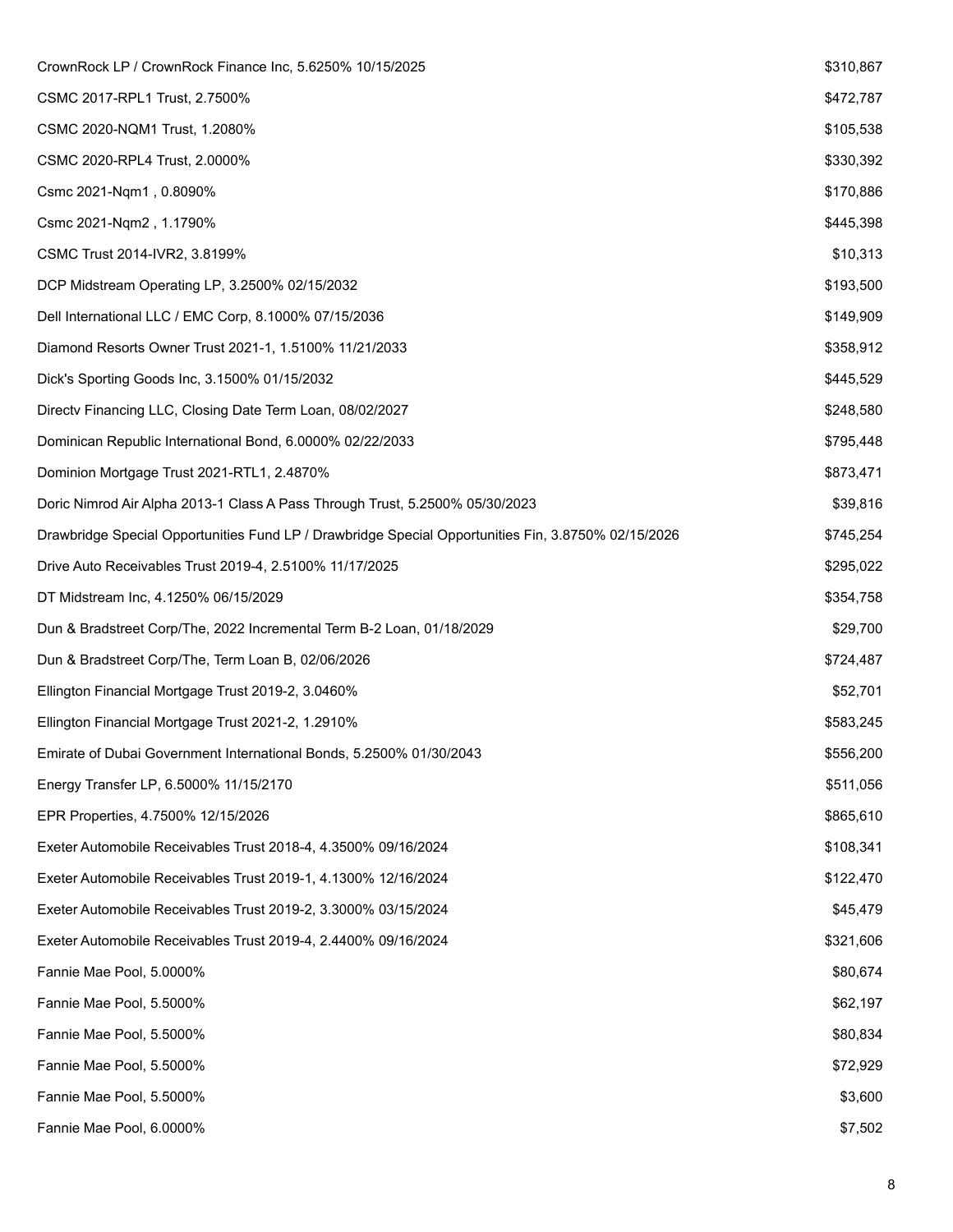| Fannie Mae Pool, 6.0000%                                                     | \$17,398    |
|------------------------------------------------------------------------------|-------------|
| Fannie Mae Pool, 6.0000%                                                     | \$67,172    |
| Fannie Mae Pool, 6.0000%                                                     | \$128,971   |
| Fannie Mae Pool, 6.5000%                                                     | \$101,996   |
| First Investors Auto Owner Trust 2021-1, 1.1700% 03/15/2027                  | \$752,991   |
| First Investors Auto Owner Trust 2022-1, 3.1300% 05/15/2028                  | \$667,867   |
| FirstKey Homes 2020-SFR2 Trust, 1.5670% 10/03/2037                           | \$597,631   |
| FirstKey Homes 2021-SFR1 Trust, 2.1890% 08/01/2038                           | \$798,970   |
| Flagship Credit Auto Trust 2020-3, 1.7300% 09/15/2026                        | \$525,190   |
| Flagship Credit Auto Trust 2020-4, 1.2800% 02/16/2027                        | \$933,542   |
| Flagstar Mortgage Trust 2017-1, 3.5000%                                      | \$103,549   |
| Flex Intermediate Holdco LLC, 3.3630% 06/30/2031                             | \$729,339   |
| Ford Motor Co, 3.2500% 02/12/2032                                            | \$367,076   |
| Ford Motor Co, 4.7500% 01/15/2043                                            | \$245,230   |
| Fortress Transportation and Infrastructure Investors LLC, 6.5000% 10/01/2025 | \$29,775    |
| Foundation Finance Trust 2017-1, 3.3000% 07/15/2033                          | \$180,699   |
| Foundation Finance Trust 2021-1, 1.2700% 05/15/2041                          | \$486,090   |
| Foursight Capital Automobile Receivables Trust 2019-1, 4.3000% 09/15/2025    | \$751,118   |
| Foursight Capital Automobile Receivables Trust 2022-1, 2.1500% 05/17/2027    | \$523,904   |
| Freddie Mac Gold Pool, 5.0000%                                               | \$59,321    |
| Freddie Mac Gold Pool, 6.0000%                                               | \$115,084   |
| Freeport LNG Investments LLLP, Initial Term B Loan, 12/21/2028               | \$441,347   |
| Freeport-McMoRan Inc, 5.4500% 03/15/2043                                     | \$643,908   |
| Fund of National Welfare Samruk-Kazyna JSC, 2.0000% 10/28/2026               | \$173,440   |
| Galton Funding Mortgage Trust 2017-1, 3.5000%                                | \$24,416    |
| Galton Funding Mortgage Trust 2017-1, 3.5000%                                | \$28,182    |
| Gates Global LLC, Initial B-3 Dollar Term Loan, 03/31/2027                   | \$583,316   |
| GCAT 2019-NQM2 Trust, 2.2470%                                                | \$34,527    |
| GCT Commercial Mortgage Trust 2021-GCT, 1.1970%                              | \$1,061,613 |
| General Electric Co, 4.1560% 06/15/2170                                      | \$695,094   |
| Genesis Sales Finance Master Trust, 1.6500% 09/22/2025                       | \$766,562   |
| GFL Environmental Inc, 3.7500% 08/01/2025                                    | \$397,589   |
| GFL Environmental Inc, 4.0000% 08/01/2028                                    | \$354,200   |
| Glatfelter Corp, 4.7500% 11/15/2029                                          | \$169,500   |
| Glencore Funding LLC, 2.8500% 04/27/2031                                     | \$684,885   |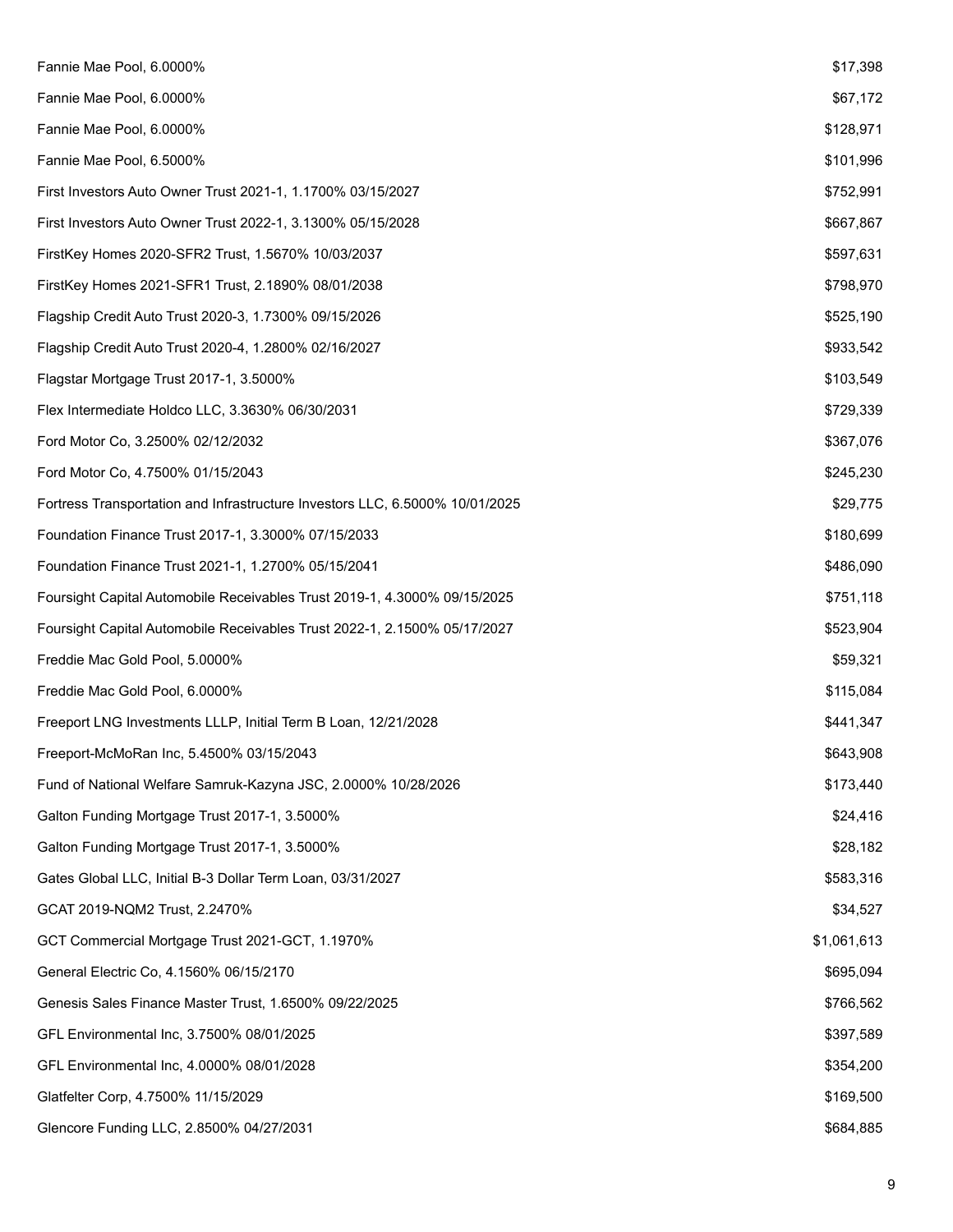| GLP Capital LP / GLP Financing II Inc, 3.2500% 01/15/2032                                            | \$65,326    |
|------------------------------------------------------------------------------------------------------|-------------|
| GLP Capital LP / GLP Financing II Inc, 5.7500% 06/01/2028                                            | \$704,959   |
| GLS Auto Receivables Issuer Trust 2019-4, 3.0600% 08/15/2025                                         | \$743,622   |
| GLS Auto Receivables Issuer Trust 2020-4, 1.1400% 11/17/2025                                         | \$914,676   |
| GLS Auto Receivables Trust 2018-3, 4.1800% 07/15/2024                                                | \$452,920   |
| GS Mortgage Securities Corp Trust 2012-ALOHA, 3.5510%                                                | \$186,917   |
| GS Mortgage Securities Trust 2020-GC45, 3.1731%                                                      | \$554,828   |
| GS Mortgage-Backed Securities Trust 2020-NQM1, 2.3520%                                               | \$277,641   |
| HCA Inc, 5.2500% 06/15/2049                                                                          | \$454,492   |
| Hilton Grand Vacations Borrower Escrow LLC / Hilton Grand Vacations Borrower Esc, 5.0000% 06/01/2029 | \$229,031   |
| Hilton USA Trust 2016-SFP, 3.3228%                                                                   | \$492,615   |
| Hilton Worldwide Finance LLC, Refinanced Series B-2 Term Loan, 06/22/2026                            | \$598,121   |
| HollyFrontier Corp, 5.8750% 04/01/2026                                                               | \$655,918   |
| Home Partners of America 2020-2 Trust, 1.5320% 01/01/2041                                            | \$479,468   |
| Hostess Brands LLC, 2019 Refinancing Term B Loan (First Lien), 08/03/2025                            | \$584,046   |
| Huntington Ingalls Industries Inc, 2.0430% 08/16/2028                                                | \$703,298   |
| Icahn Enterprises LP / Icahn Enterprises Finance Corp, 6.2500% 05/15/2026                            | \$642,600   |
| Idaho Health Facilities Authority, 5.0200% 03/01/2048                                                | \$511,017   |
| Illumina Inc, 2.5500% 03/23/2031                                                                     | \$336,293   |
| INEOS US Finance LLC, New 2024 Dollar Term Loan, 04/01/2024                                          | \$674,037   |
| INEOS US Petrochem LLC, 2026 Tranche B Dollar Term Loan, 01/29/2026                                  | \$0         |
| International Flavors & Fragrances Inc, 2.3000% 11/01/2030                                           | \$566,843   |
| Inversiones CMPC SA, 3.8500% 01/13/2030                                                              | \$845,214   |
| Jefferies Group LLC / Jefferies Group Capital Finance Inc, 2.6250% 10/15/2031                        | \$829,417   |
| Jersey Mike's Funding, 4.4330% 02/15/2050                                                            | \$511,507   |
| JP Morgan Mortgage Trust 2014-1, 3.5000%                                                             | \$18,776    |
| JP Morgan Mortgage Trust 2014-2, 3.5000%                                                             | \$25,333    |
| JP Morgan Mortgage Trust 2017-1, 3.4603%                                                             | \$121,970   |
| JP Morgan Mortgage Trust 2017-3, 2.5000%                                                             | \$58,770    |
| JP Morgan Mortgage Trust 2017-4, 3.5000%                                                             | \$207,942   |
| JP Morgan Mortgage Trust 2017-5, 3.0495%                                                             | \$166,184   |
| JPMorgan Chase & Co, 1.2300% 02/24/2028                                                              | \$529,661   |
| JPMorgan Chase & Co, 1.9530% 02/04/2032                                                              | \$1,265,824 |
| JPMorgan Chase & Co, 4.6000% 08/01/2170                                                              | \$292,980   |
| Kazakhstan Temir Zholy Finance BV, 6.9500% 07/10/2042                                                | \$457,600   |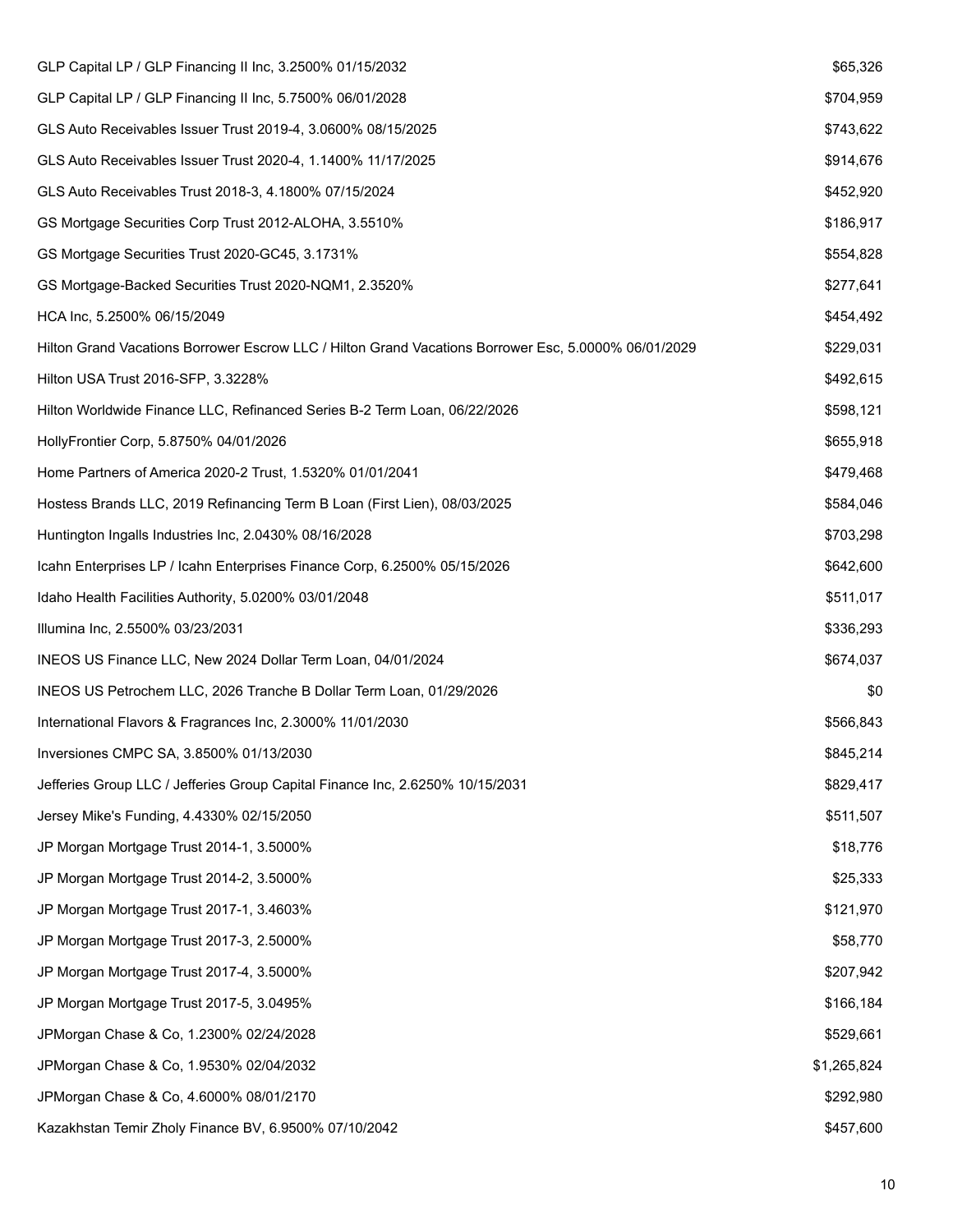| Kinder Morgan Energy Partners LP, 7.5000% 11/15/2040                                   | \$578,141 |
|----------------------------------------------------------------------------------------|-----------|
| Kite Realty Group Trust, 4.7500% 09/15/2030                                            | \$806,095 |
| KKR Apple Bidco LLC, Initial Term Loan, 09/22/2028                                     | \$575,240 |
| KKR Industrial Portfolio Trust 2021-KDIP, 1.3966%                                      | \$637,747 |
| KNDL 2019-KNSQ Mortgage Trust, 1.1970%                                                 | \$560,215 |
| Kyndryl Holdings Inc, 2.7000% 10/15/2028                                               | \$374,629 |
| LAD Auto Receivables Trust 2021-1, 3.9900% 11/15/2029                                  | \$675,776 |
| Ladder Capital Finance Holdings LLLP / Ladder Capital Finance Corp, 4.2500% 02/01/2027 | \$412,096 |
| Leidos Inc, 2.3000% 02/15/2031                                                         | \$693,480 |
| Level 3 Financing Inc, 4.2500% 07/01/2028                                              | \$518,674 |
| LHOME Mortgage Trust 2021-RTL1, 2.0900%                                                | \$461,365 |
| LHOME Mortgage Trust 2021-RTL2, 2.0900%                                                | \$283,858 |
| Liberty Mutual Group Inc, 4.1250% 12/15/2051                                           | \$494,813 |
| LifePoint Health Inc, First Lien Term B Loan, 11/16/2025                               | \$432,296 |
| Lincoln National Corp, 2.2940% 04/20/2067                                              | \$488,156 |
| Lumen Technologies Inc, Term B Loan, 03/15/2027                                        | \$147,239 |
| Lundin Energy Finance BV, 2.0000% 07/15/2026                                           | \$689,064 |
| M/I Homes Inc, 4.9500% 02/01/2028                                                      | \$358,150 |
| Mariner Finance Issuance Trust 2020-A, 2.1900% 08/21/2034                              | \$533,590 |
| Marriott Ownership Resorts Inc, 4.7500% 01/15/2028                                     | \$322,438 |
| Mello Warehouse Securitization Trust 2021-1, 1.5566%                                   | \$396,636 |
| Mello Warehouse Securitization Trust 2021-2, 1.5566%                                   | \$179,081 |
| MetLife Inc, 3.8500% 03/15/2170                                                        | \$685,409 |
| MetLife Inc, 5.8750% 09/15/2170                                                        | \$277,307 |
| Metlife Securitization Trust, 3.4502%                                                  | \$834,043 |
| Mexico Government International Bond, 2.6590% 05/24/2031                               | \$587,079 |
| Mileage Plus Holdings LLC, Initial Term Loan, 06/21/2027                               | \$621,750 |
| Mill City Mortgage Loan Trust 2017-1, 3.2500%                                          | \$394,566 |
| Mill City Mortgage Loan Trust 2019-1, 3.5000%                                          | \$499,124 |
| Molina Healthcare Inc, 3.8750% 05/15/2032                                              | \$527,777 |
| Morgan Stanley Bank of America Merrill Lynch Trust 2013-C13, 4.2660%                   | \$277,460 |
| Morgan Stanley Bank of America Merrill Lynch Trust 2015-C22, 3.5610%                   | \$819,700 |
| Morgan Stanley, 6.3750% 07/24/2042                                                     | \$776,826 |
| Motorola Solutions Inc, 4.6000% 05/23/2029                                             | \$275,569 |
| Mozart Borrower LP, Initial Dollar Term Loan, 10/23/2028                               | \$168,215 |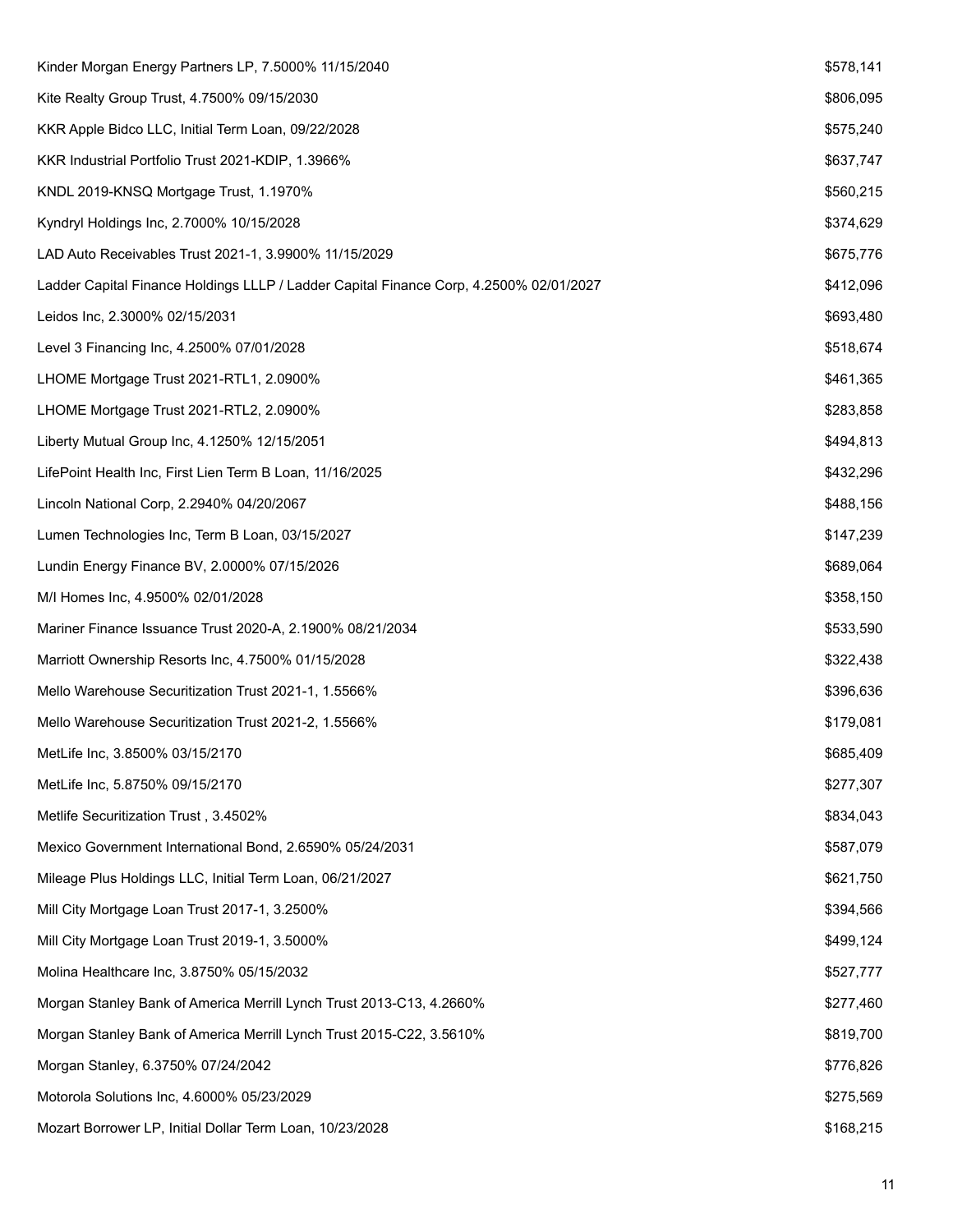| MPT Operating Partnership LP / MPT Finance Corp, 3.5000% 03/15/2031  | \$427,208 |
|----------------------------------------------------------------------|-----------|
| MPT Operating Partnership LP / MPT Finance Corp, 4.6250% 08/01/2029  | \$118,800 |
| MPT Operating Partnership LP / MPT Finance Corp, 5.0000% 10/15/2027  | \$213,544 |
| Mvw 2020-1 LLC, 1.7400% 10/20/2037                                   | \$640,955 |
| MVW Owner Trust 2016-1, 2.2500% 12/20/2033                           | \$68,258  |
| NAB Holdings LLC, Initial Term Loan, 11/23/2028                      | \$511,729 |
| Navient Private Education Refi Loan Trust 2021-E, 0.9700% 12/16/2069 | \$701,553 |
| NBC Funding LLC, 2.9890% 07/30/2051                                  | \$546,830 |
| NCR Corp, Initial Term Loan (2019), 08/28/2026                       | \$285,102 |
| New Residential Mortgage Loan Trust 2014-1, 3.7500%                  | \$195,369 |
| New Residential Mortgage Loan Trust 2015-2, 3.7500%                  | \$121,188 |
| New Residential Mortgage Loan Trust 2016-1, 3.7500%                  | \$58,914  |
| New Residential Mortgage Loan Trust 2016-3, 4.0000%                  | \$383,336 |
| New Residential Mortgage Loan Trust 2016-4, 3.7500%                  | \$43,155  |
| New Residential Mortgage Loan Trust 2016-4, 4.5000%                  | \$523,869 |
| New Residential Mortgage Loan Trust 2017-2, 4.0000%                  | \$93,287  |
| New Residential Mortgage Loan Trust 2019-NQM4, 2.4919%               | \$68,998  |
| New Residential Mortgage Loan Trust 2019-RPL2, 3.7500%               | \$647,272 |
| New Residential Mortgage Loan Trust 2020-1, 3.5000%                  | \$538,333 |
| New Residential Mortgage Loan Trust 2021-NQM2R, 0.9405%              | \$235,842 |
| Nexstar Media Inc, Term B-4 Loan, 09/18/2026                         | \$448,417 |
| NLT 2021-INV2 Trust, 1.1620%                                         | \$450,717 |
| NMEF Funding 2022-A LLC, 3.3500% 10/16/2028                          | \$512,932 |
| OBX 2019-INV1 Trust, 4.5000%                                         | \$84,949  |
| OBX 2021-NQM3 Trust, 1.2600%                                         | \$584,050 |
| Occidental Petroleum Corp, 5.5000% 12/01/2025                        | \$10,523  |
| Occidental Petroleum Corp, 6.1250% 01/01/2031                        | \$405,000 |
| Octane Receivables Trust 2019-1, 3.1600% 09/20/2023                  | \$14,436  |
| Octane Receivables Trust 2020-1, 1.7100% 02/20/2025                  | \$223,803 |
| Odebrecht Oil & Gas Finance Ltd, 0.0000% 01/03/2170                  | \$189     |
| Office Properties Income Trust, 4.5000% 02/01/2025                   | \$553,917 |
| Oman Government International Bond, 7.3750% 10/28/2032               | \$663,375 |
| OneMain Direct Auto Receivables Trust 2018-1, 3.8500% 10/14/2025     | \$354,988 |
| OneMain Finance Corp, 6.8750% 03/15/2025                             | \$304,941 |
| OneMain Finance Corp, 7.1250% 03/15/2026                             | \$144,300 |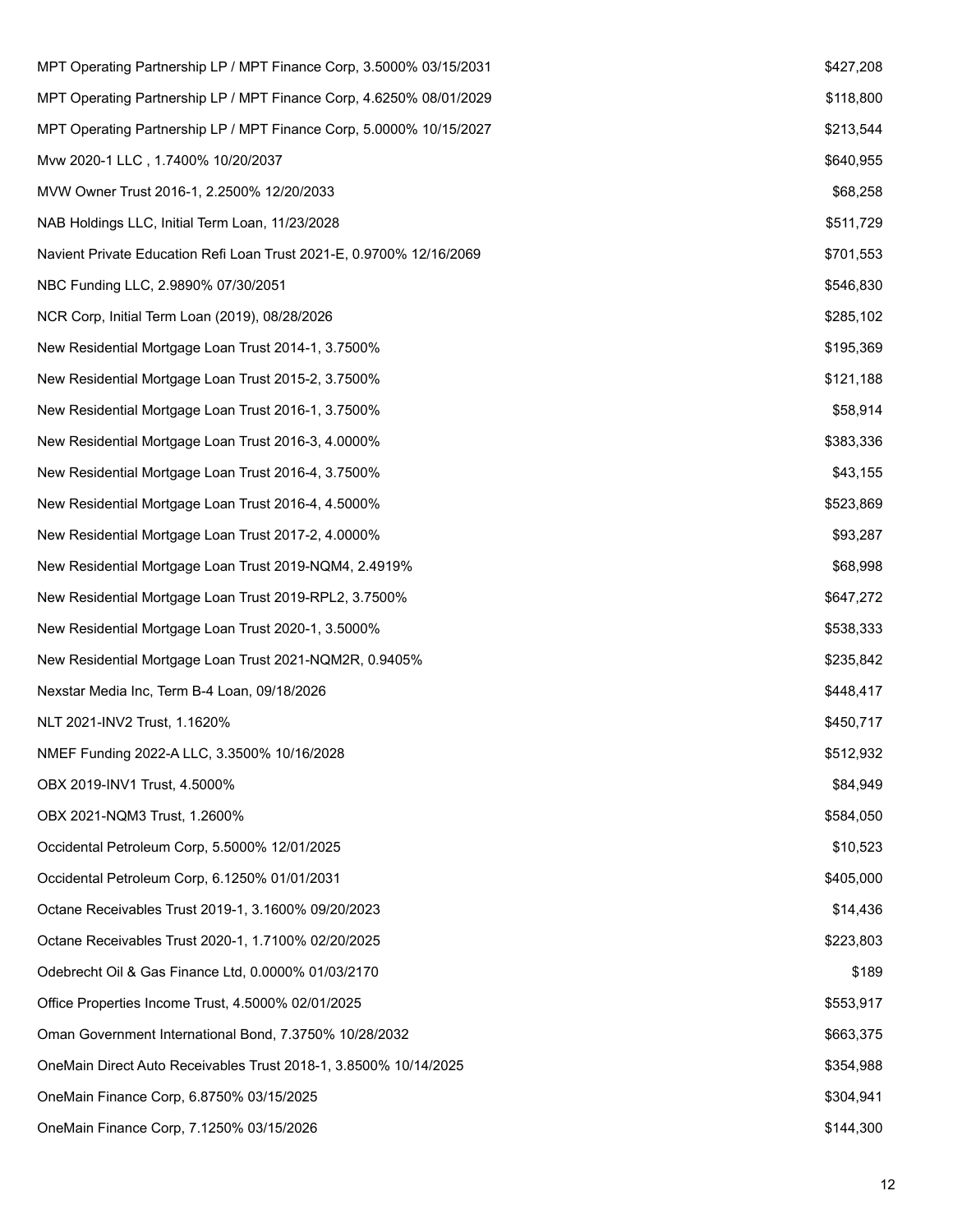| Onemain Financial Issuance Trust 2018-1, 3.3000% 03/14/2029                   | \$58,830    |
|-------------------------------------------------------------------------------|-------------|
| Ontario Teachers' Cadillac Fairview Properties Trust, 2.5000% 10/15/2031      | \$796,210   |
| Oracle Corp, 2.8750% 03/25/2031                                               | \$255,301   |
| Oracle Corp, 3.8500% 04/01/2060                                               | \$114,893   |
| Orange Lake Timeshare Trust 2019-A, 3.3600% 04/09/2038                        | \$256,436   |
| Oryx Midstream Services Permian Basin LLC, Initial Term Loan, 10/05/2028      | \$455,832   |
| Oscar US Funding XII LLC, 1.0000% 04/10/2028                                  | \$521,517   |
| OWL Rock Core Income Corp, 4.7000% 02/08/2027                                 | \$519,361   |
| Palisades Mortgage Loan Trust 2021-RTL1, 2.8570%                              | \$415,634   |
| Panama Government International Bond, 3.2980% 01/19/2033                      | \$444,359   |
| Par Pharmaceutical Inc, 7.5000% 04/01/2027                                    | \$172,633   |
| Parsley Energy LLC / Parsley Finance Corp, 4.1250% 02/15/2028                 | \$328,233   |
| Patterson-UTI Energy Inc, 5.1500% 11/15/2029                                  | \$297,525   |
| Peraton Corp, First Lien Term B Loan, 02/01/2028                              | \$317,126   |
| Pertamina Persero PT, 6.4500% 05/30/2044                                      | \$1,146,495 |
| Perusahaan Perseroan Persero PT Perusahaan Listrik Negara, 4.1250% 05/15/2027 | \$212,232   |
| Petroleos de Venezuela SA, 6.0000% 05/16/2024                                 | \$16,894    |
| Petroleos Mexicanos, 7.6900% 01/23/2050                                       | \$489,300   |
| Petronas Capital Ltd, 3.5000% 04/21/2030                                      | \$539,241   |
| PetSmart LLC, Initial Term Loan, 02/11/2028                                   | \$297,255   |
| Phillips Edison Grocery Center Operating Partnership I LP, 2.6250% 11/15/2031 | \$671,184   |
| Phoenix Newco Inc, First Lien Initial Term Loan, 11/15/2028                   | \$99,179    |
| Pods LLC, Term Loan, 03/31/2028                                               | \$376,906   |
| Pretium Mortgage Credit Partners I 2021-NPL1 LLC, 2.2395% 09/27/2060          | \$732,165   |
| Prime Healthcare Services Inc, 7.2500% 11/01/2025                             | \$30,750    |
| Progress Residential 2019-SFR2 Trust, 3.1470% 05/01/2036                      | \$381,532   |
| Progress Residential 2019-SFR3 Trust, 2.5710% 09/01/2036                      | \$446,992   |
| Progress Residential 2021-SFR2 Trust, 2.1970% 04/03/2038                      | \$846,305   |
| Progress Residential 2021-SFR3, 2.2880% 05/01/2026                            | \$408,115   |
| Progress Residential Trust, 1.8550% 07/01/2038                                | \$131,828   |
| Provident Funding Mortgage Trust 2019-1, 3.0000%                              | \$257,813   |
| Prpm 2020-6 LLC, 2.3630%                                                      | \$785,570   |
| Prpm 2021-2 LLC, 2.1150%                                                      | \$1,011,384 |
| Prpm 2021-3 LLC, 1.8670%                                                      | \$478,078   |
| Prpm 2021-9 LLC, 2.3630%                                                      | \$361,011   |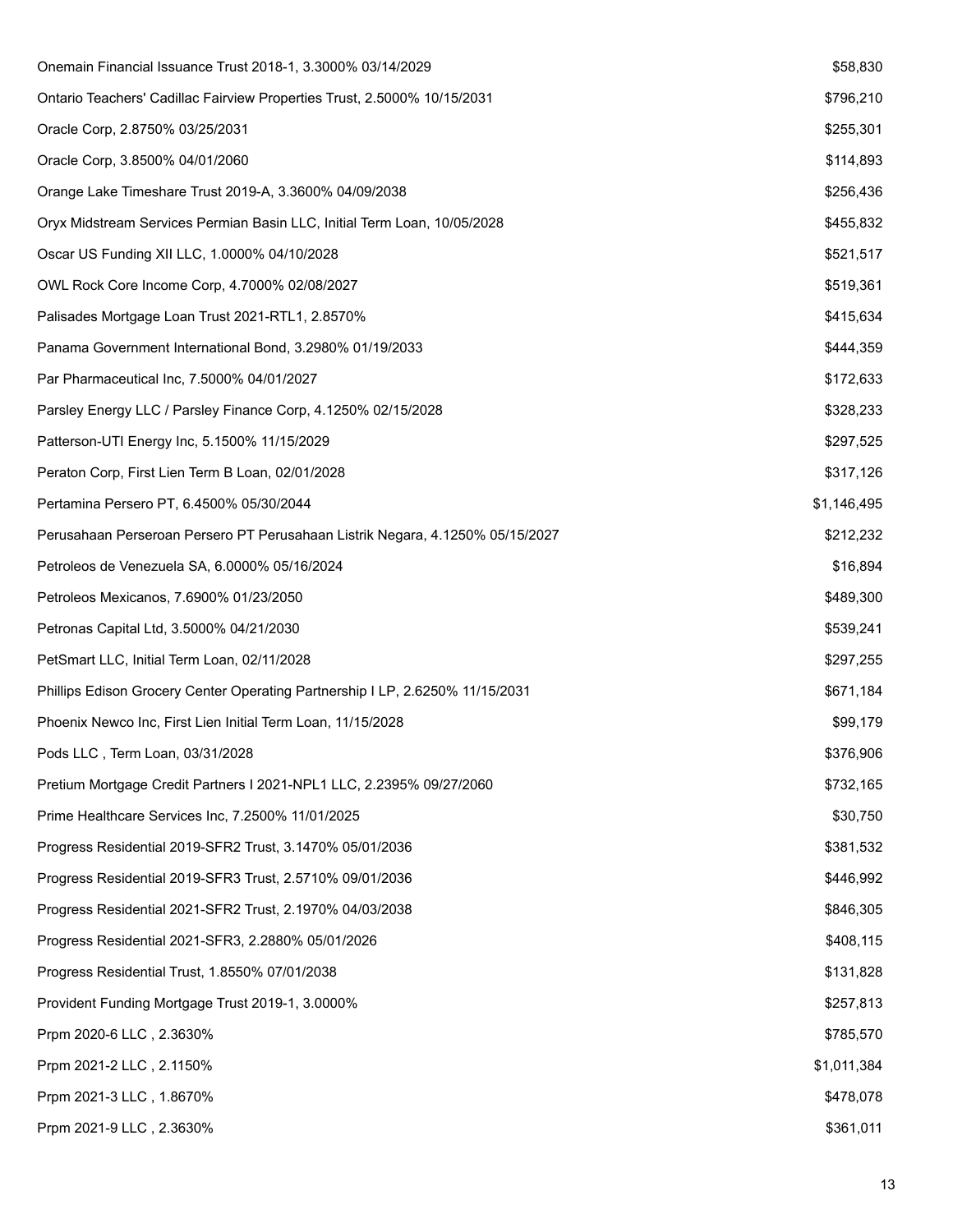| Prpm 2021-Rpl1 LLC, 1.3190%                                            | \$181,160   |
|------------------------------------------------------------------------|-------------|
| Prudential Financial Inc, 5.1250% 03/01/2052                           | \$180,951   |
| Prudential Financial Inc, 5.6250% 06/15/2043                           | \$724,500   |
| Prudential Financial Inc, 5.8750% 09/15/2042                           | \$287,138   |
| Pug LLC, USD Term B Loan, 02/12/2027                                   | \$404,559   |
| Puget Energy Inc, 2.3790% 06/15/2028                                   | \$414,160   |
| Puget Energy Inc, 4.2240% 03/15/2032                                   | \$315,634   |
| PulteGroup Inc, 6.3750% 05/15/2033                                     | \$906,613   |
| Purchasing Power Funding 2021-A LLC, 1.5700% 10/15/2025                | \$871,207   |
| Qatar Government International Bond, 4.4000% 04/16/2050                | \$691,185   |
| Quikrete Holdings Inc, Term Loan B1, 02/21/2028                        | \$426,544   |
| RCKT Mortgage Trust 2020-1, 3.0000%                                    | \$292,556   |
| RCO VI Mortgage LLC 2022-1, 3.0000%                                    | \$266,518   |
| RCO VII Mortgage LLC 2021-2, 2.1156% 09/25/2026                        | \$482,908   |
| Reliance Industries Ltd, 2.8750% 01/12/2032                            | \$637,613   |
| Residential Mortgage Loan Trust 2019-2, 2.9130%                        | \$99,976    |
| Resideo Funding Inc, Initial Term Loan, 02/11/2028                     | \$444,033   |
| Restoration Hardware Inc, Initial Term Loan, 10/20/2028                | \$277,955   |
| Retail Opportunity Investments Partnership LP, 4.0000% 12/15/2024      | \$486,318   |
| Roc Mortgage Trust 2021-RTL1, 2.4870%                                  | \$830,032   |
| Sabine Pass Liquefaction LLC, 4.2000% 03/15/2028                       | \$215,646   |
| Sales Tax Securitization Corp, 3.4110% 01/01/2043                      | \$64,651    |
| Santa Clara Valley Water District, 2.9670% 06/01/2050                  | \$445,695   |
| Santander Drive Auto Receivables Trust 2020-4, 1.0100% 01/15/2026      | \$1,374,225 |
| Santander Drive Auto Receivables Trust 2021-3, 0.9500% 09/15/2027      | \$853,882   |
| Santander Holdings USA Inc, 4.4000% 07/13/2027                         | \$650,932   |
| Saudi Government International Bond, 3.2500% 10/22/2030                | \$489,273   |
| SBA Senior Finance II LLC, Initial Term Loan, 04/11/2025               | \$607,387   |
| Science Applications International Corp, 4.8750% 04/01/2028            | \$571,497   |
| Scientific Games Holdings LP, Term Loan B2, 02/04/2029                 | \$94,016    |
| Scientific Games International Inc, 5.0000% 10/15/2025                 | \$379,250   |
| Scientific Games International Inc, 7.0000% 05/15/2028                 | \$72,555    |
| Scientific Games International Inc, 8.2500% 03/15/2026                 | \$218,663   |
| Scientific Games International Inc, Initial Term B-5 Loan, 08/14/2024  | \$291,434   |
| Sedgwick Claims Management Services Inc, Initial Term Loan, 12/31/2025 | \$616,177   |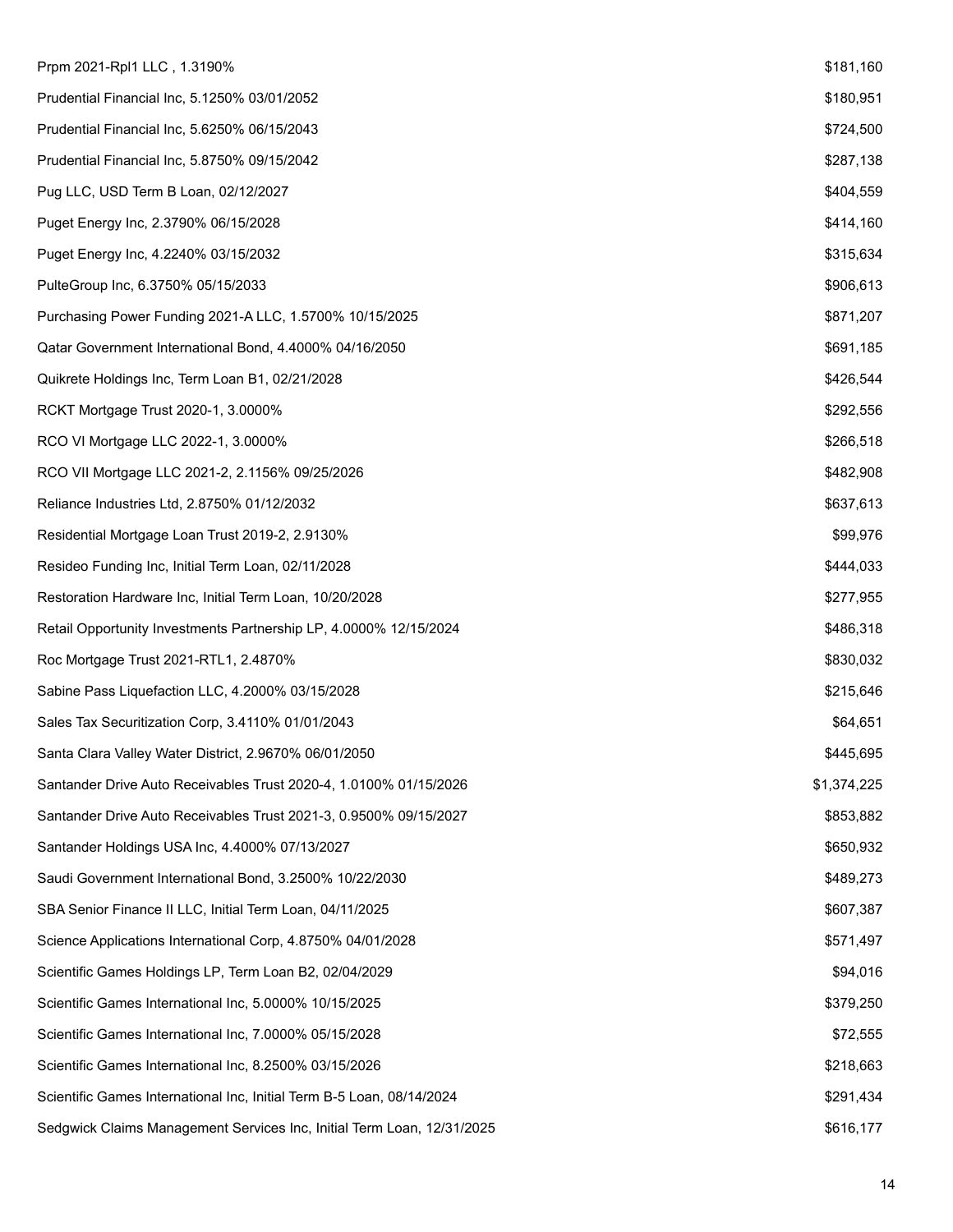| Sempra Infrastructure Partners LP, 3.2500% 01/15/2032                                               | \$673,260   |
|-----------------------------------------------------------------------------------------------------|-------------|
| Sequoia Mortgage Trust 2013-8, 3.4934%                                                              | \$77,652    |
| Service Properties Trust, 4.9500% 02/15/2027                                                        | \$351,158   |
| SG Residential Mortgage Trust 2019-3, 2.7030%                                                       | \$137,030   |
| SK Hynix Inc, 1.5000% 01/19/2026                                                                    | \$430,157   |
| Skopos Auto Receivables Trust 2019-1, 3.6300% 09/16/2024                                            | \$399,385   |
| SkyMiles IP Ltd, Initial Term Loan, 10/20/2027                                                      | \$567,100   |
| Sophia LP, Term Loan B (First Lien), 10/07/2027                                                     | \$532,266   |
| Southern Co/The, 3.7500% 09/15/2051                                                                 | \$732,108   |
| Spirit AeroSystems Inc, 5.5000% 01/15/2025                                                          | \$225,563   |
| Sprint Spectrum Co LLC / Sprint Spectrum Co II LLC / Sprint Spectrum Co III LLC, 4.7380% 03/20/2025 | \$306,299   |
| Standard Industries Inc/NJ, Initial Term Loan, 09/22/2028                                           | \$445,086   |
| Starwood Mortgage Residential Trust 2020-2, 2.7180%                                                 | \$34,188    |
| Starwood Mortgage Residential Trust 2020-3, 1.4860%                                                 | \$151,516   |
| Starwood Mortgage Residential Trust 2021-3, 1.5180%                                                 | \$196,300   |
| State of Texas, 3.2110% 04/01/2044                                                                  | \$175,003   |
| Station Casinos LLC, Term B-1 Facility Loan, 02/08/2027                                             | \$410,956   |
| Surgery Center Holdings Inc, 6.7500% 07/01/2025                                                     | \$9,963     |
| Suzano Austria GmbH, 2.5000% 09/15/2028                                                             | \$266,193   |
| Synovus Financial Corp, 5.9000% 02/07/2029                                                          | \$271,452   |
| Targa Resources Partners LP / Targa Resources Partners Finance Corp, 5.8750% 04/15/2026             | \$443,459   |
| TD SYNNEX Corp, 2.3750% 08/09/2028                                                                  | \$814,563   |
| Teck Resources Ltd, 6.1250% 10/01/2035                                                              | \$637,537   |
| Tenable Inc, Initial Term Loan, 07/07/2028                                                          | \$612,250   |
| Tenneco Inc, 5.1250% 04/15/2029                                                                     | \$536,636   |
| Teva Pharmaceutical Finance Netherlands III BV, 3.1500% 10/01/2026                                  | \$466,276   |
| Texas Capital Bancshares Inc, 4.0000% 05/06/2031                                                    | \$868,560   |
| Texas Public Finance Authority, 2.1400% 02/01/2035                                                  | \$515,789   |
| Texas Transportation Commission State Highway Fund, 4.0000% 10/01/2033                              | \$170,935   |
| T-Mobile USA Inc, 3.8750% 04/15/2030                                                                | \$868,321   |
| Towd Point Mortgage Trust 2015-2, 3.2500%                                                           | \$313,050   |
| Towd Point Mortgage Trust 2016-1, 3.5000%                                                           | \$160,860   |
| Towd Point Mortgage Trust 2016-3, 3.5000%                                                           | \$1,083,427 |
| Towd Point Mortgage Trust 2016-4, 3.7997%                                                           | \$580,801   |
| Towd Point Mortgage Trust 2017-1, 3.7500%                                                           | \$182,992   |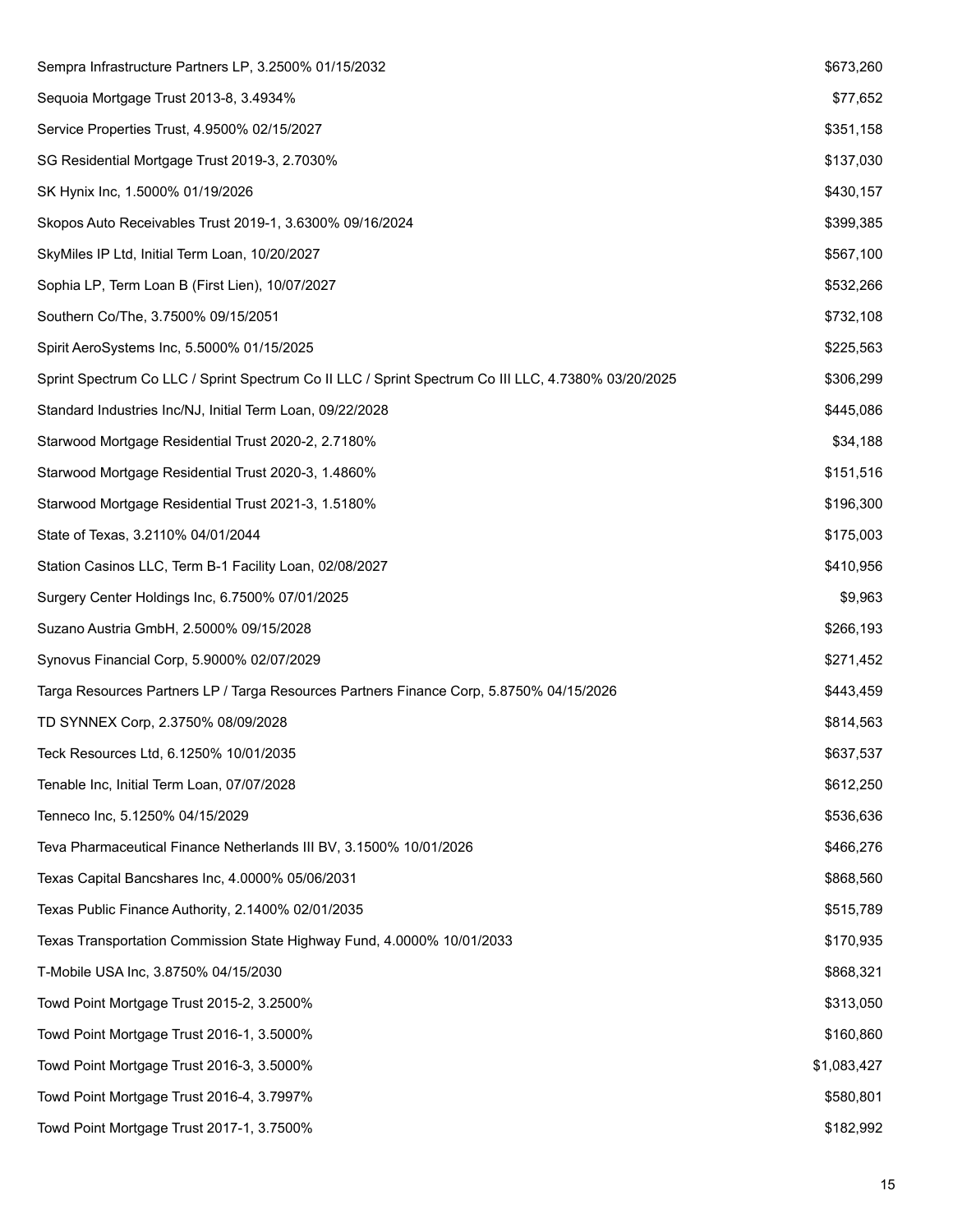| Towd Point Mortgage Trust 2017-4, 3.0000%                               | \$653,661   |
|-------------------------------------------------------------------------|-------------|
| Towd Point Mortgage Trust 2018-6, 3.7500%                               | \$419,165   |
| Towd Point Mortgage Trust 2018-6, 3.7500%                               | \$1,257,776 |
| Towd Point Mortgage Trust 2019-1, 3.6575%                               | \$462,711   |
| Towd Point Mortgage Trust 2019-2, 3.7500%                               | \$495,835   |
| Towd Point Mortgage Trust 2019-4, 3.2500%                               | \$624,905   |
| Towd Point Mortgage Trust 2020-MH1, 2.5000% 02/01/2060                  | \$1,044,994 |
| Towd Point Mortgage Trust 2021-1, 2.7500% 11/25/2061                    | \$926,782   |
| Trans Union LLC, 2021 Incremental Term B-6 Loan, 12/01/2028             | \$305,608   |
| Transcanada Trust, 5.6000% 03/07/2082                                   | \$692,514   |
| TransDigm Inc, 5.5000% 11/15/2027                                       | \$263,013   |
| TransDigm Inc, Tranche E Refinancing Term Loan, 05/30/2025              | \$656,743   |
| Transocean Guardian Ltd, 5.8750% 01/15/2024                             | \$78,386    |
| Tricon American Homes 2019-SFR1 Trust, 3.1490% 02/28/2038               | \$420,191   |
| Tricon American Homes 2020-SFR2 Trust, 2.2810% 11/01/2027               | \$775,994   |
| Tricon Residential 2021-SFR1 Trust, 2.2440% 07/01/2038                  | \$481,183   |
| Trinity Rail Leasing 2019-1 LLC, 3.8200% 04/17/2049                     | \$336,127   |
| Trinseo Materials Operating SCA, 2021 Incremental Term Loan, 05/03/2028 | \$345,095   |
| TripAdvisor Inc, 7.0000% 07/15/2025                                     | \$408,015   |
| Truist Financial Corp, 5.1000% 03/01/2170                               | \$689,520   |
| Turkey Government International Bond, 8.6000% 09/24/2027                | \$522,093   |
| TVC Mortgage Trust 2020-RTL1, 5.1930%                                   | \$491,883   |
| Twitter Inc, 3.8750% 12/15/2027                                         | \$189,394   |
| UFC Holdings LLC, Term Loan B-3, 04/29/2026                             | \$378,597   |
| UKG Inc, First Lien 2021-2 Incremental Term Loan, 05/04/2026            | \$621,151   |
| United Auto Credit Securitization Trust, 0.8400% 06/10/2026             | \$886,857   |
| United States Treasury Note/Bond, 0.2500% 05/31/2025                    | \$1,498,432 |
| United States Treasury Note/Bond, 1.1250% 02/15/2031                    | \$2,316,015 |
| United States Treasury Note/Bond, 1.2500% 08/15/2031                    | \$1,063,603 |
| United States Treasury Note/Bond, 1.3750% 08/15/2050                    | \$9,809,667 |
| United States Treasury Note/Bond, 1.3750% 11/15/2031                    | \$761,525   |
| United States Treasury Note/Bond, 1.6250% 05/15/2031                    | \$847,336   |
| United States Treasury Note/Bond, 1.8750% 02/15/2051                    | \$4,591,762 |
| United States Treasury Note/Bond, 2.0000% 02/15/2050                    | \$1,842,018 |
| United States Treasury Note/Bond, 2.0000% 08/15/2051                    | \$396,963   |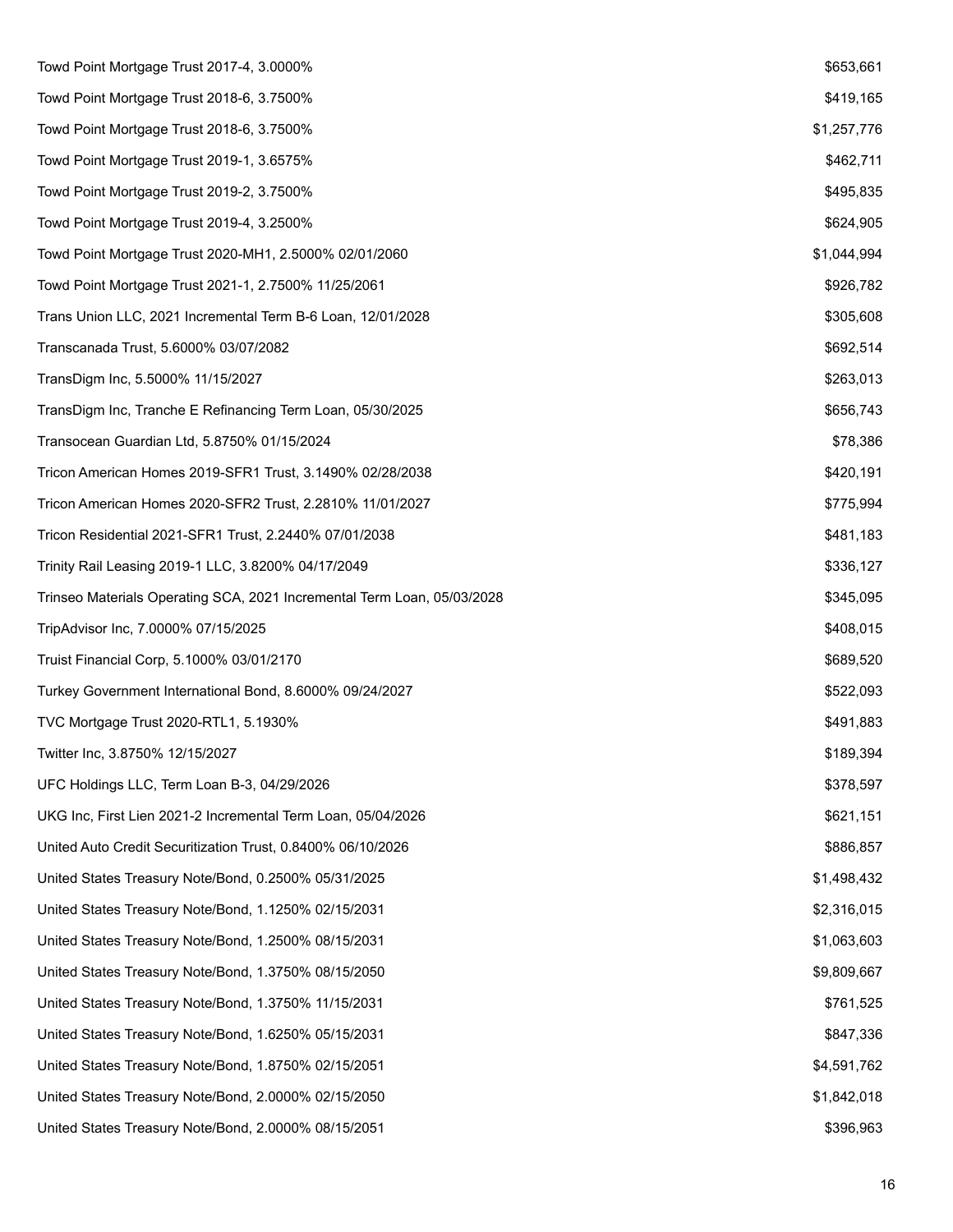| United States Treasury Note/Bond, 2.3750% 02/15/2042                   | \$1,220,132 |
|------------------------------------------------------------------------|-------------|
| United States Treasury Note/Bond, 3.0000% 08/15/2048                   | \$8,352,844 |
| Universal Health Services Inc, 2.6500% 01/15/2032                      | \$440,363   |
| University of California, 4.4280% 05/15/2048                           | \$404,402   |
| Utah Acquisition Sub Inc, 3.9500% 06/15/2026                           | \$530,899   |
| Vcat 2021-Npl1 LLC, 4.8262% 12/26/2050                                 | \$595,193   |
| Vcat 2021-Npl2 LLC, 2.1150% 03/27/2051                                 | \$307,642   |
| Vcat 2021-Npl3 LLC, 1.7430% 05/25/2051                                 | \$619,329   |
| Vcat 2021-Npl4 LLC, 1.8677% 08/25/2051                                 | \$700,745   |
| Vcat 2021-Npl5 LLC, 1.8677% 08/25/2051                                 | \$259,772   |
| Vector Group Ltd, 5.7500% 02/01/2029                                   | \$464,493   |
| Venezuela Government International Bond, 7.6500% 04/21/2025            | \$26,240    |
| Venezuela Government International Bond, 8.2500% 10/13/2024            | \$3,280     |
| Venezuela Government International Bond, 9.3750% 01/13/2034            | \$10,660    |
| Venture Global Calcasieu Pass LLC, 3.8750% 08/15/2029                  | \$306,221   |
| Venture Global Calcasieu Pass LLC, 3.8750% 11/01/2033                  | \$229,500   |
| Verizon Communications Inc, 2.5500% 03/21/2031                         | \$389,272   |
| Veros Automobile Receivables Trust 2020-1, 2.1900% 06/16/2025          | \$464,195   |
| Verus Securitization Trust 2019-4, 3.2070%                             | \$278,582   |
| Verus Securitization Trust 2019-INV2, 2.9130%                          | \$132,790   |
| Viatris Inc, 2.3000% 06/22/2027                                        | \$477       |
| Viatris Inc, 2.3000% 06/22/2027                                        | \$437,779   |
| Virgin Media Bristol LLC, Facility Q, 01/31/2029                       | \$69,519    |
| Visio 2020-1R Trust, 1.5670%                                           | \$195,069   |
| Visio Trust, 1.2800%                                                   | \$296,021   |
| Vistra Corp, 8.0000% 04/15/2170                                        | \$510,045   |
| Volt C LLC, 1.9918% 05/25/2051                                         | \$262,073   |
| Volt CV i LLC, 2.7344% 12/26/2051                                      | \$256,730   |
| Volt Xcii LLC, 1.8925% 02/27/2051                                      | \$592,628   |
| WaMu Mortgage Pass-Through Certificates Series 2003-S11 Trust, 5.9500% | \$83,725    |
| Wells Fargo & Co, 2.3930% 06/02/2028                                   | \$1,238,736 |
| Wells Fargo & Co, 3.9000% 03/15/2170                                   | \$1,107,125 |
| Wells Fargo Mortgage Backed Securities 2020-4 Trust, 3.0000%           | \$101,296   |
| Westgate Resorts 2020-1 LLC, 2.7130% 03/01/2034                        | \$429,258   |
| WEX Inc, Term B Loan, 03/31/2028                                       | \$571,395   |